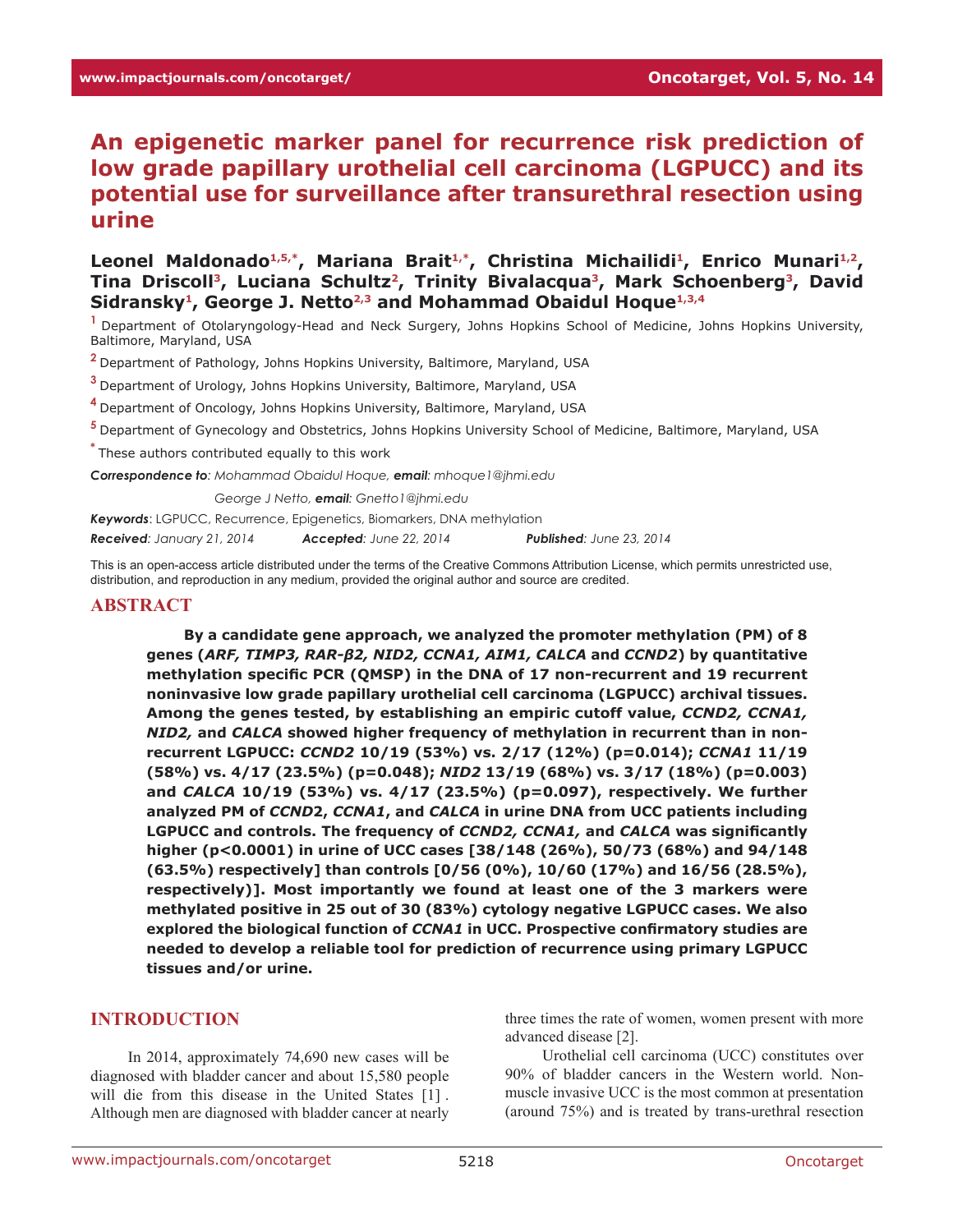of bladder tumor (TURBT) with or without BCG where 20% of patients will be cured, 70% will recur at least once every 5 years, and the remaining will progress to muscleinvasive disease with poor prognosis [3]. Currently, there are no well validated markers that can discern the tumors that will recur from those that will not. Moreover, conventional approaches (computed tomography, urine cytology, histopathology, or tumor-node-metastasis classification) are not ideal to predict risk of recurrence. Hence, it is crucial to develop molecular markers that can predict recurrence at the time of diagnosis, and that such markers would allow a more individualized therapy, and overall management based on a patient's risk. Furthermore, it would also be important to develop a test that could provide cost-effective, non-invasive monitoring for low-risk patients, while using a more active approach to identify high-risk cancers before they progress [4]. Numerous potential markers have been proposed, such as Ki-67, TP53 and TERT, which have some promising correlation, but no conclusive evidence has been shown [4, 5].

Cancer is a genetic disease, and in some cancers such as UCC, environmental factors play an important role in cancer initiation. Accumulated evidence over the last two decades also suggest that epigenetic changes play an essential role in carcinogenesis and contribute to the development and progression of tumor cells [6]. They include DNA methylation, histone modifications, and

| Table 1: Demographic and clinicopathological<br>data of primary LGUCC samples*      |               |  |  |  |  |  |
|-------------------------------------------------------------------------------------|---------------|--|--|--|--|--|
|                                                                                     |               |  |  |  |  |  |
| Age at diagnosis (years)                                                            |               |  |  |  |  |  |
| Median                                                                              | 66.4          |  |  |  |  |  |
| Range                                                                               | 31-89         |  |  |  |  |  |
| Recurrence                                                                          |               |  |  |  |  |  |
| Recurrent                                                                           | 19 (52.7%)    |  |  |  |  |  |
| Non-recurrent                                                                       | 17 (47.2%)    |  |  |  |  |  |
| Race                                                                                |               |  |  |  |  |  |
| Caucasian                                                                           | 31 $(86.1\%)$ |  |  |  |  |  |
| African-american                                                                    | $2(5.6\%)$    |  |  |  |  |  |
| Unknown                                                                             | $3(8.3\%)$    |  |  |  |  |  |
| Gender                                                                              |               |  |  |  |  |  |
| Male                                                                                | 30 (83%)      |  |  |  |  |  |
| Female                                                                              | 6(17%)        |  |  |  |  |  |
| Smoking                                                                             |               |  |  |  |  |  |
| Smoker                                                                              | 22 (61.1%)    |  |  |  |  |  |
| Non-smoker                                                                          | $10(27.8\%)$  |  |  |  |  |  |
| Unknown                                                                             | $4(11.1\%)$   |  |  |  |  |  |
| * All patients were diagnosed with Low Grade<br>Papillary Urothelial Cell Carcinoma |               |  |  |  |  |  |

nucleosome repositioning [7, 8]. DNA methylation is defined as the addition of a methyl group on a cytosine that precedes a guanosine (known as CpG). There are CpGrich regions known as CpG islands, which usually span the 5´end region of many genes with tumor suppressor activity and are usually unmethylated in normal cells [9]. Promoter methylation is a common mechanism for gene inactivation [6, 7, 10] and has been found to be a potential biomarker for several types of cancer, including UCC [11, 12].

In the current study, by a candidate gene approach, we selected 8 genes (*ARF, TIMP3, RAR-β2, NID2, CCNA1, AIM1, CALCA,* and *CCND2*) that had been previously shown to be frequently methylated in UCC by our group and others [11-14], and based on their reported functional characteristics. Briefly, cyclins belong to a highly conserved family, and the members are characterized by a dramatic periodicity in protein abundance through the cell cycle. Cyclins function as regulators of CDK kinases. Different cyclins exhibit distinct expression and degradation patterns which contribute to the temporal coordination of each mitotic event [15]. We previously reported that *CCNA1* is frequently methylated in solid tumors including UCC [11, 16]. Functionally, CCND2 plays different roles in different cancer types. While silencing of *CCND2* expression by promoter methylation is associated with cancer progression in some cancer types [17-20], over-expression of *cyclin D2* correlates with progression and poor prognosis in other tumor types [21-24]. We selected *CCND2* based on our previous findings in UCC [11]. Similarly, the remaining genes were selected based on their relationship with cell growth and known cancer specific methylation in different solid tumors including UCC [11-14, 25, 26] (further explored in the discussion section).

In this study, we analyzed 8 genes (*ARF, TIMP3, RAR-β2, NID2, CCNA1, AIM1, CALCA* and *CCND2*) in a group of retrospectively collected 36 low-grade papillary urothelial cell carcinoma (LGPUCC) patients with recurrent and non-recurrent tumors. As methylation of *CCNA1* showed significant correlation with recurrence, we further explored its biological function in UCC cell lines *in vitro*. Finally, we evaluated the feasibility of detecting UCC (including LGPUCC) in bodily fluids by analyzing promoter methylation of a panel of three genes in urine samples obtained from controls (subjects without any known cancer) and UCC patients; these three genes had not been tested in urine samples before for detection of LGPUCC.

## **RESULTS**

Our study was divided into three parts: 1) To determine whether any of the candidate methylated genes or panel of genes has the potential to predict recurrence by testing primary tumors; 2) To test a panel of candidate genes that were found to be related to recurrence in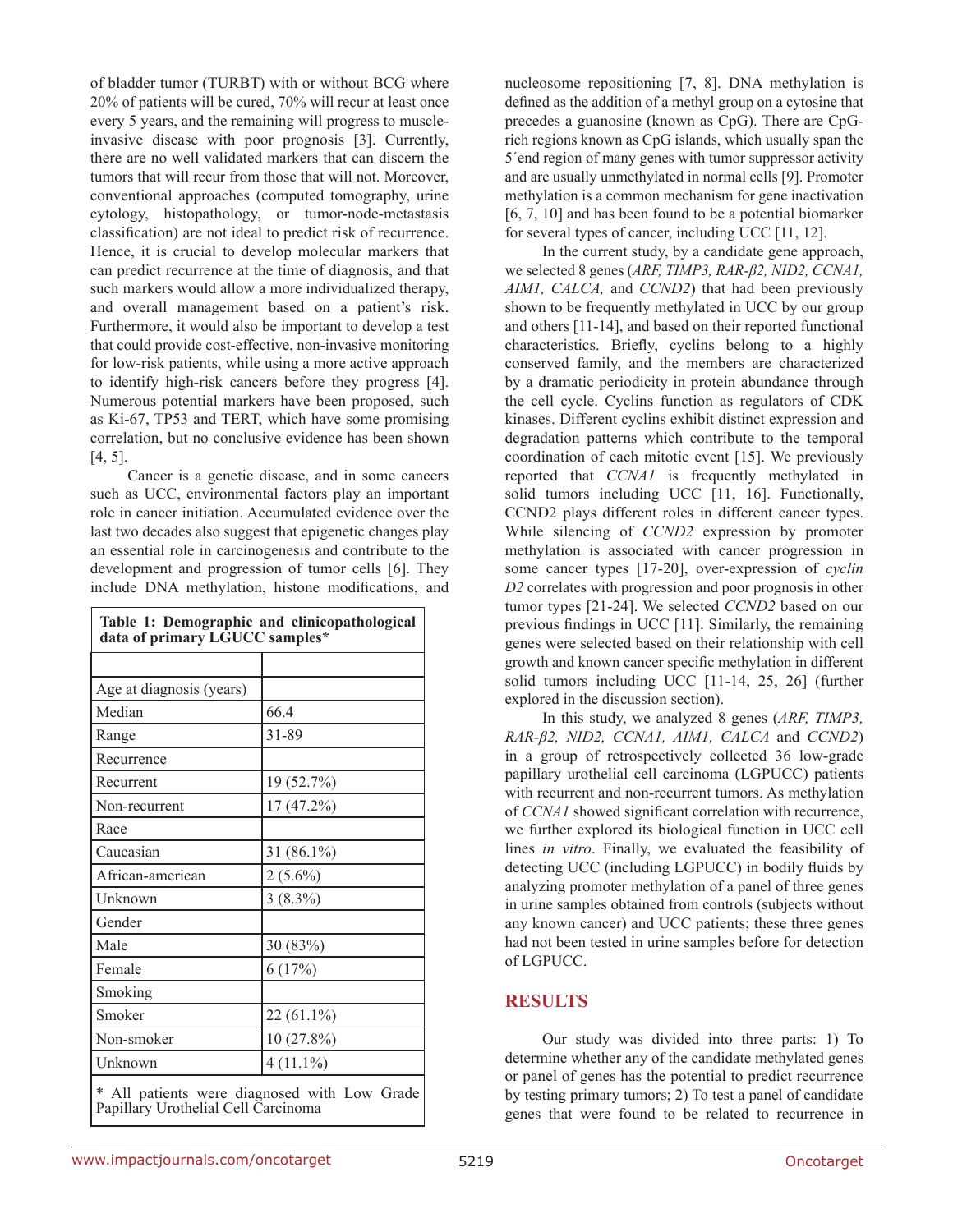|                                  | Table 2: Promoter methylation frequency in tissues and urines.                                                                                      |                                                       |             |  |  |  |  |  |  |
|----------------------------------|-----------------------------------------------------------------------------------------------------------------------------------------------------|-------------------------------------------------------|-------------|--|--|--|--|--|--|
| (non-recurrent versus recurrent) | A. Promoter methylation frequency for the 8 genes analyzed in the primary LGPUCC samples                                                            |                                                       |             |  |  |  |  |  |  |
| <b>GENE</b>                      | Methylation positive % (number of methylation<br>positive/number of total cases)                                                                    | Fisher's<br>exact test<br>p-value                     |             |  |  |  |  |  |  |
|                                  | Non-recurrent tumors                                                                                                                                | Recurrent tumors                                      |             |  |  |  |  |  |  |
| CCND <sub>2</sub>                | 2/17(11.7%)                                                                                                                                         | $0.014*$                                              |             |  |  |  |  |  |  |
| CCNA1                            | $4/17(23.5\%)$                                                                                                                                      | $11/19(57.9\%)$                                       | $0.048*$    |  |  |  |  |  |  |
| <b>CALCA</b>                     | $4/17(23.5\%)$                                                                                                                                      | $10/19(52.6\%)$                                       | 0.097       |  |  |  |  |  |  |
| AIMI                             | 8/17(47%)                                                                                                                                           | 14/19 (73.9%)                                         | 0.171       |  |  |  |  |  |  |
| <i>NID2</i>                      | $3/17(17.6\%)$                                                                                                                                      | 13/19 (68.4%)                                         | $0.003*$    |  |  |  |  |  |  |
| ARF                              | 2/17(11.7%)                                                                                                                                         | $0/19(0\%)$                                           | 0.216       |  |  |  |  |  |  |
| TIMP3                            | $10/17(58.8\%)$                                                                                                                                     | 4/19(21%)                                             | $0.039*$    |  |  |  |  |  |  |
| $RAR\beta2$                      | $5/17(29.4\%)$                                                                                                                                      | $3/19$ (15.8%)                                        | 0.434       |  |  |  |  |  |  |
|                                  | * p values < 0.05 were considered statistically significant                                                                                         |                                                       |             |  |  |  |  |  |  |
|                                  | B. Promoter methylation of CCND2, CCNA1 and CALCA in urine of UCC patients and controls,<br>and its association with clinicopathological parameters |                                                       |             |  |  |  |  |  |  |
|                                  | I. Promoter methylation frequency in urine from<br>controls and UCC cases                                                                           |                                                       |             |  |  |  |  |  |  |
| <b>GENE</b>                      | Methylation positive % (number of methylation<br>positive/number of total cases)                                                                    | Fisher's<br>exact test<br>p-value                     |             |  |  |  |  |  |  |
|                                  | Normal urines (controls)                                                                                                                            | UCC urines                                            |             |  |  |  |  |  |  |
| CCND <sub>2</sub>                | 0/56(0%)                                                                                                                                            | 38/148 (25.6%)                                        | $< 0.0001*$ |  |  |  |  |  |  |
| CCNA1                            | $10/60$ (16.6%)                                                                                                                                     | 50/73 (68.4%)                                         | $< 0.0001*$ |  |  |  |  |  |  |
| <b>CALCA</b>                     | 16/56 (28.5%)                                                                                                                                       | 94/148 (63.5%)                                        | $< 0.0001*$ |  |  |  |  |  |  |
|                                  |                                                                                                                                                     |                                                       |             |  |  |  |  |  |  |
|                                  | urine with grade and stage of UCC                                                                                                                   | II. Association of Promoter methylation determined in |             |  |  |  |  |  |  |
| <b>GENE</b>                      | Methylation positive % (number of methylation<br>positive/number of total cases)                                                                    | Fisher's<br>exact test<br>p-value                     |             |  |  |  |  |  |  |
|                                  | <b>LGUCC</b>                                                                                                                                        | <b>HGUCC</b>                                          |             |  |  |  |  |  |  |
| CCND <sub>2</sub>                | 35/101 (34.6%)                                                                                                                                      | $3/24$ (12.5%)                                        | $0.047*$    |  |  |  |  |  |  |
| CCNA1                            | 35/52 (67.3%)                                                                                                                                       | $7/14(50\%)$                                          | 0.348       |  |  |  |  |  |  |
| <b>CALCA</b>                     | 76/101 (75.2%)                                                                                                                                      | $8/24(33.3\%)$                                        | $0.0002*$   |  |  |  |  |  |  |
|                                  | Non-invasive stage (Stage)<br>1)                                                                                                                    | Invasive stages (Stage 2,<br>3)                       |             |  |  |  |  |  |  |
| CCND <sub>2</sub>                | $3/32(9.3\%)$                                                                                                                                       | 35/92 (38.1%)                                         | $0.002*$    |  |  |  |  |  |  |
| CCNA1                            | $9/16(56.3\%)$                                                                                                                                      | 34/49 (69.4%)                                         | 0.372       |  |  |  |  |  |  |
| CALCA                            | $17/32(53.1\%)$                                                                                                                                     | 67/92 (72.8%)                                         | $0.049*$    |  |  |  |  |  |  |
|                                  | * p values <0.05 were considered statistically significant                                                                                          |                                                       |             |  |  |  |  |  |  |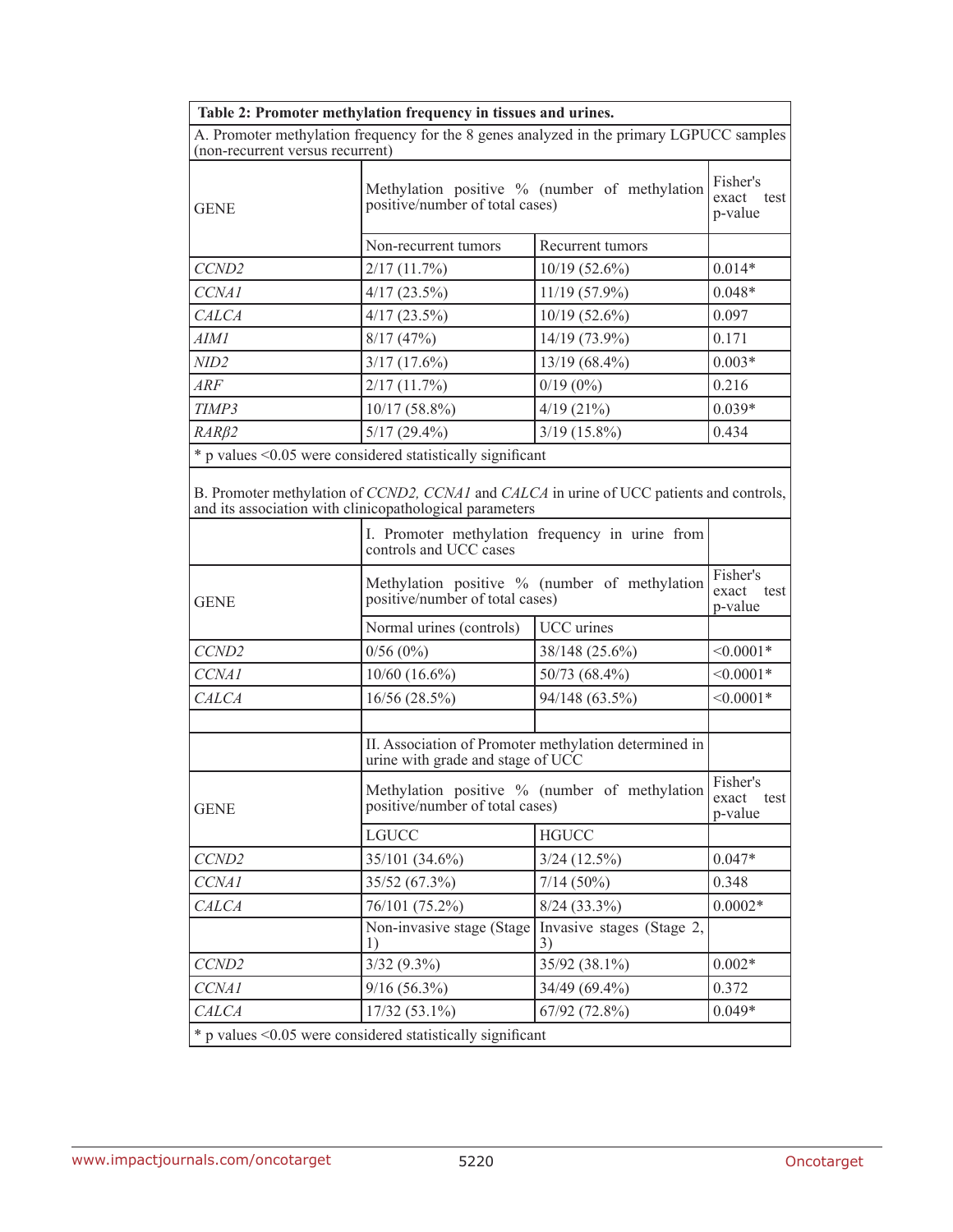primary tissue analysis and to determine the potential of these methylated genes for non-invasive detection of LGPUCC in urine; 3) To evaluate the functional significance of promoter methylation and silencing of *CCNA1* in UCC cell lines.

#### **Methylation frequency of primary recurrent and non-recurrent UCC**

We tested the promoter methylation of 8 genes (*ARF, TIMP3, RAR- β2, NID2, CCNA1, AIM1, CALCA*  and *CCND2*) in DNA from primary non-recurrent and recurrent LGPUCC tissues. By establishing empiric cutoff values, *CCND2, CCNA1, NID2*, and *CALCA* showed a significantly higher frequency of methylation in recurrent than in non-recurrent LGPUCC (Table 2A). The methylation frequency of an individual gene in recurrent and non-recurrent LGPUCC respectively was: *CCND2*  10/19 (52.6%) vs. 2/17 (11.7%) (p=0.014); *CCNA1* 11/19 (57.9%) vs. 4/17 (23.5%) (p=0.048); *NID2* 13/19 (68.4%) vs. 3/17 (17.6%) (p=0.003); and *CALCA* 10/19 (52.6%) vs.  $4/17$  (23.5%) (p=0.097). Scatter plots of all the 8 genes tested are shown in Figure 1.



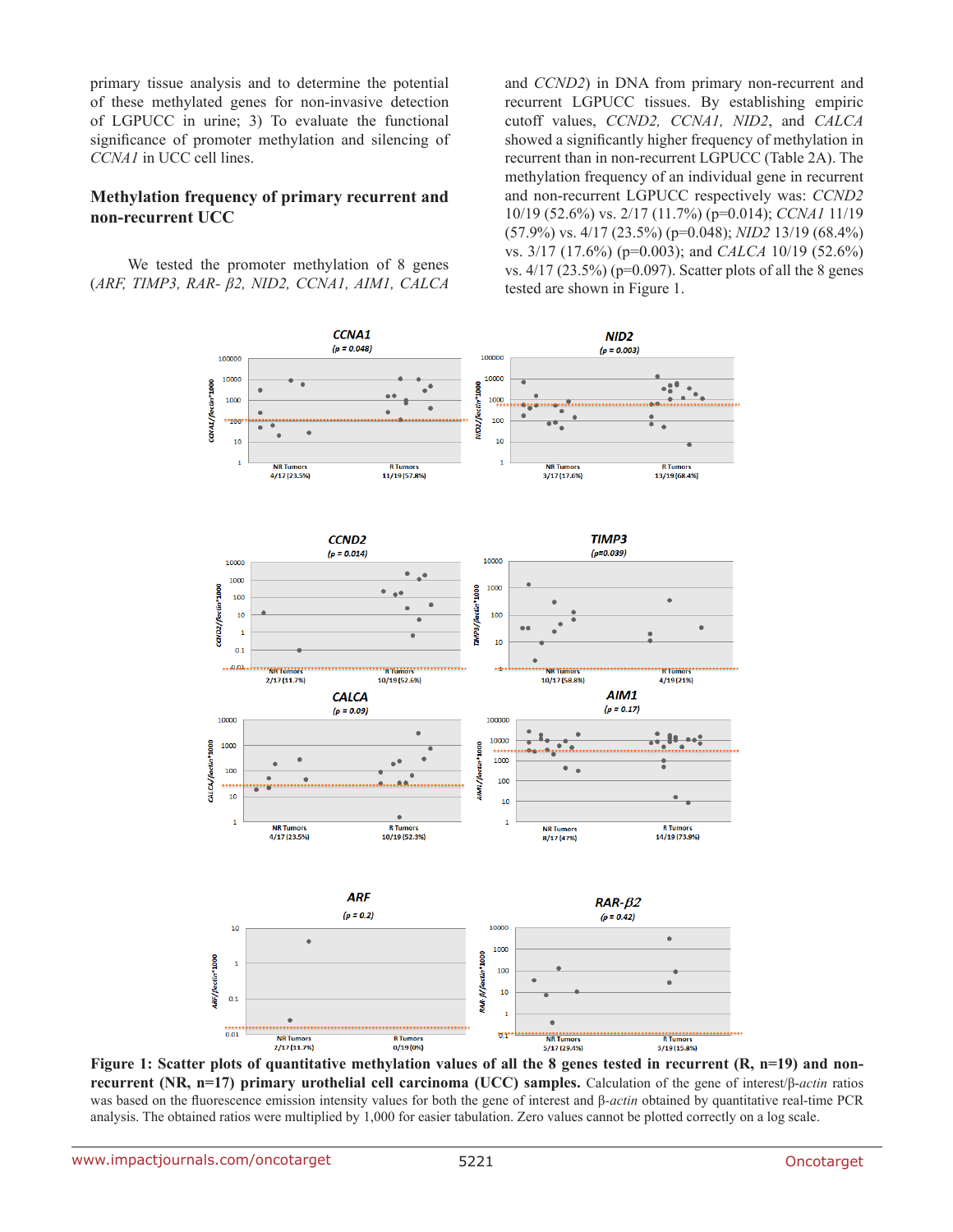| Table 3: Clinicopathological and molecular characteristics of urine samples from LGUCC patients tested |                  |                          |                          |                |                          |                           |                          |                          |
|--------------------------------------------------------------------------------------------------------|------------------|--------------------------|--------------------------|----------------|--------------------------|---------------------------|--------------------------|--------------------------|
| Study identification Cytology                                                                          |                  | Cystoscopy               | Recurrence               | Grade          | CCNA1                    | CCND <sub>2</sub>         | <b>CALCA</b>             | Any positive             |
| $\mathbf{1}$                                                                                           | $\boldsymbol{+}$ | $\! +$                   | $\overline{a}$           | $_{\rm LGUCC}$ | $\rm NA$                 | $\overline{a}$            | $\frac{1}{2}$            |                          |
| $\overline{2}$                                                                                         | $\overline{+}$   | $\boldsymbol{+}$         | $\overline{\phantom{a}}$ | $_{\rm LGUCC}$ | $\rm NA$                 | $\overline{a}$            | $\overline{a}$           | $\frac{1}{2}$            |
| $\overline{3}$                                                                                         | $\! +$           | $\boldsymbol{+}$         | $\Box$                   | $_{\rm LGUCC}$ | $\rm NA$                 | $\overline{\phantom{0}}$  | $\frac{1}{2}$            | $\overline{\phantom{0}}$ |
| $\overline{4}$                                                                                         | $\boldsymbol{+}$ | $\bar{\phantom{a}}$      | $\overline{a}$           | $_{\rm LGUCC}$ | $\rm NA$                 | $\overline{a}$            | $\frac{1}{2}$            | $\overline{\phantom{0}}$ |
| $\sqrt{5}$                                                                                             | $\boldsymbol{+}$ | NA                       | $\blacksquare$           | $_{\rm LGUCC}$ | $\rm NA$                 | $\overline{\phantom{0}}$  | $^+$                     | $\boldsymbol{+}$         |
| $\sqrt{6}$                                                                                             | $\boldsymbol{+}$ | $\overline{\phantom{a}}$ | $\blacksquare$           | $_{\rm LGUCC}$ | $\rm NA$                 | $\overline{a}$            | $\! + \!$                | $\ddot{}$                |
| $\tau$                                                                                                 | $\boldsymbol{+}$ | $\boldsymbol{+}$         | $\boldsymbol{+}$         | $_{\rm LGUCC}$ | $\rm NA$                 | $\blacksquare$            | $\! + \!$                | $\! +$                   |
| $8\,$                                                                                                  | $\boldsymbol{+}$ | $\boldsymbol{+}$         | $\blacksquare$           | $_{\rm LGUCC}$ | $\rm NA$                 | $\overline{\phantom{0}}$  | $\overline{\phantom{0}}$ | $\qquad \qquad -$        |
| 9                                                                                                      | $\boldsymbol{+}$ | NA                       | $\bar{\mathcal{L}}$      | $_{\rm LGUCC}$ | $\rm NA$                 | $\overline{\phantom{0}}$  | $\frac{1}{2}$            | $\overline{\phantom{0}}$ |
| $10\,$                                                                                                 | $\boldsymbol{+}$ | $\blacksquare$           | NA                       | $_{\rm LGUCC}$ | $\rm NA$                 | $\boldsymbol{+}$          | $\! + \!$                | $\boldsymbol{+}$         |
| 11                                                                                                     | $\boldsymbol{+}$ | $\boldsymbol{+}$         | $\overline{\phantom{a}}$ | $_{\rm LGUCC}$ | $\rm NA$                 | $\boldsymbol{+}$          | $\boldsymbol{+}$         | $\! +$                   |
| 12                                                                                                     | $\boldsymbol{+}$ | $\boldsymbol{+}$         | $\Box$                   | $_{\rm LGUCC}$ | $\rm NA$                 | $\ddot{}$                 | $\boldsymbol{+}$         | $\ddot{}$                |
| 13                                                                                                     | $\boldsymbol{+}$ | NA                       | $\bar{\mathcal{L}}$      | $_{\rm LGUCC}$ | $\rm NA$                 | $\overline{\phantom{0}}$  | $\qquad \qquad +$        | $\qquad \qquad +$        |
| 14                                                                                                     | $\boldsymbol{+}$ | $\boldsymbol{+}$         | NA                       | $_{\rm LGUCC}$ | NA                       | $\overline{a}$            | $\overline{a}$           | $\overline{\phantom{0}}$ |
| 15                                                                                                     | $\boldsymbol{+}$ | $\boldsymbol{+}$         | $\boldsymbol{+}$         | <b>LGUCC</b>   | $\mathbb{L}$             | $\overline{\phantom{a}}$  | $^+$                     | $\boldsymbol{+}$         |
| 16                                                                                                     | $\boldsymbol{+}$ |                          | $\qquad \qquad +$        | $_{\rm LGUCC}$ | NA                       | $\overline{\phantom{0}}$  | $\frac{1}{2}$            | $\overline{\phantom{0}}$ |
| 17                                                                                                     | $\boldsymbol{+}$ | $\boldsymbol{+}$         | $\overline{\phantom{a}}$ | <b>LGUCC</b>   | $\Box$                   | $\boldsymbol{+}$          | $\boldsymbol{+}$         | $\boldsymbol{+}$         |
| 18                                                                                                     | $\boldsymbol{+}$ | $\boldsymbol{+}$         | $\blacksquare$           | $_{\rm LGUCC}$ | $\boldsymbol{+}$         | $\boldsymbol{+}$          | $\boldsymbol{+}$         | $\boldsymbol{+}$         |
| 19                                                                                                     | $\boldsymbol{+}$ | $\boldsymbol{+}$         | $\Box$                   | $_{\rm LGUCC}$ | $\boldsymbol{+}$         | $\overline{a}$            | $\overline{a}$           | $\! +$                   |
| 20                                                                                                     | $\boldsymbol{+}$ | $\boldsymbol{+}$         | $\Box$                   | $_{\rm LGUCC}$ | $\! + \!$                | $\boldsymbol{+}$          | $\boldsymbol{+}$         |                          |
| 21                                                                                                     | $\boldsymbol{+}$ | $\overline{\phantom{a}}$ | $\Box$                   | $_{\rm LGUCC}$ | $\Box$                   | $\boldsymbol{+}$          | $\qquad \qquad +$        | $\ddot{}$                |
| 22                                                                                                     | $\! +$           | $\boldsymbol{+}$         | $\Box$                   | $_{\rm LGUCC}$ | $\boldsymbol{+}$         | $\overline{a}$            | $\overline{a}$           | $\ddot{}$                |
| 23                                                                                                     | $\boldsymbol{+}$ | $\boldsymbol{+}$         | $\blacksquare$           | $_{\rm LGUCC}$ | $\qquad \qquad +$        | $\overline{\phantom{a}}$  | $^+$                     | $+$                      |
| 24                                                                                                     | $\boldsymbol{+}$ |                          | $\frac{1}{2}$            | $_{\rm LGUCC}$ | $\overline{a}$           | $\overline{a}$            | $\boldsymbol{+}$         | $\ddot{}$                |
| 25                                                                                                     | $+$              | $\boldsymbol{+}$         | $\blacksquare$           | $_{\rm LGUCC}$ | $\overline{\phantom{a}}$ | $^+$                      | $\! +$                   | $\boldsymbol{+}$         |
| 26                                                                                                     | $\boldsymbol{+}$ | $\boldsymbol{+}$         | $\qquad \qquad +$        | $_{\rm LGUCC}$ | $\blacksquare$           | $\overline{a}$            | $\qquad \qquad +$        | $\qquad \qquad +$        |
| 27                                                                                                     | $\boldsymbol{+}$ | $\boldsymbol{+}$         | $\overline{\phantom{a}}$ | <b>LGUCC</b>   | $\blacksquare$           | $\overline{\phantom{a}}$  | $\Box$                   | $\qquad \qquad -$        |
| $28\,$                                                                                                 | $^+$             |                          | Ξ.                       | LGUCC          | $\boldsymbol{+}$         | $\overline{\phantom{a}}$  | $^+$                     |                          |
| 29                                                                                                     | $\! +$           | $\boldsymbol{+}$         | $\omega$                 | $_{\rm LGUCC}$ | $+$                      | $+$                       | $+$                      | $\! +$                   |
| 30                                                                                                     | $\boldsymbol{+}$ | $\boldsymbol{+}$         | $\boldsymbol{+}$         | <b>LGUCC</b>   | NA                       | $\overline{\phantom{a}}$  | $\blacksquare$           | $\overline{\phantom{a}}$ |
| 31                                                                                                     | $\boldsymbol{+}$ | $\boldsymbol{+}$         | $\omega$                 | $_{\rm LGUCC}$ | $\pm$                    | $\overline{\phantom{a}}$  | $\boldsymbol{+}$         | $^+$                     |
| 32                                                                                                     | $\boldsymbol{+}$ | $\boldsymbol{+}$         | $\omega_{\rm c}$         | $_{\rm LGUCC}$ | $\pm$                    | $\overline{\phantom{a}}$  | $\boldsymbol{+}$         | $^+$                     |
| 33                                                                                                     | $\boldsymbol{+}$ | $\blacksquare$           | NA                       | $_{\rm LGUCC}$ | $\boldsymbol{+}$         | $\boldsymbol{+}$          | $\boldsymbol{+}$         | $^+$                     |
| 34                                                                                                     | $+$              | $+$                      | $\omega$                 | $_{\rm LGUCC}$ | $\Box$                   | $\equiv$                  | $+$                      | $+$                      |
| 35                                                                                                     | $\boldsymbol{+}$ | $\boldsymbol{+}$         | $\equiv$                 | $_{\rm LGUCC}$ | $\overline{\phantom{a}}$ | $^{+}$                    | $\boldsymbol{+}$         | $\boldsymbol{+}$         |
| 36                                                                                                     | $\boldsymbol{+}$ | $\boldsymbol{+}$         | $\omega_{\rm c}$         | $_{\rm LGUCC}$ | $\Box$                   | $\boldsymbol{+}$          | $\boldsymbol{+}$         | $^+$                     |
| 37                                                                                                     | $\boldsymbol{+}$ | $\boldsymbol{+}$         | $\mathbb{Z}^d$           | $_{\rm LGUCC}$ | $\Box$                   | $\boldsymbol{+}$          | $\mathbb{L}$             | $^+$                     |
| 38                                                                                                     | $\boldsymbol{+}$ | $+$                      | $\mathbb{R}^2$           | $_{\rm LGUCC}$ | $\overline{\phantom{a}}$ | $\boldsymbol{+}$          | $^+$                     | $+$                      |
| 39                                                                                                     | $\boldsymbol{+}$ | $\boldsymbol{+}$         | $\equiv$                 | $_{\rm LGUCC}$ | $\Box$                   | $\mathbb{L}^{\mathbb{Z}}$ | $\boldsymbol{+}$         | $\boldsymbol{+}$         |
| 40                                                                                                     | $^+$             | $\boldsymbol{+}$         | $\omega_{\rm c}$         | $_{\rm LGUCC}$ | $\blacksquare$           | $\boldsymbol{+}$          | $\boldsymbol{+}$         | $\boldsymbol{+}$         |
| $41*$                                                                                                  | $\mathbb{L}$     | $\omega$                 | $\omega_{\rm c}$         | $_{\rm LGUCC}$ | $\Box$                   | $\mathbb{Z}^{\mathbb{Z}}$ | $\boldsymbol{+}$         | $\boldsymbol{+}$         |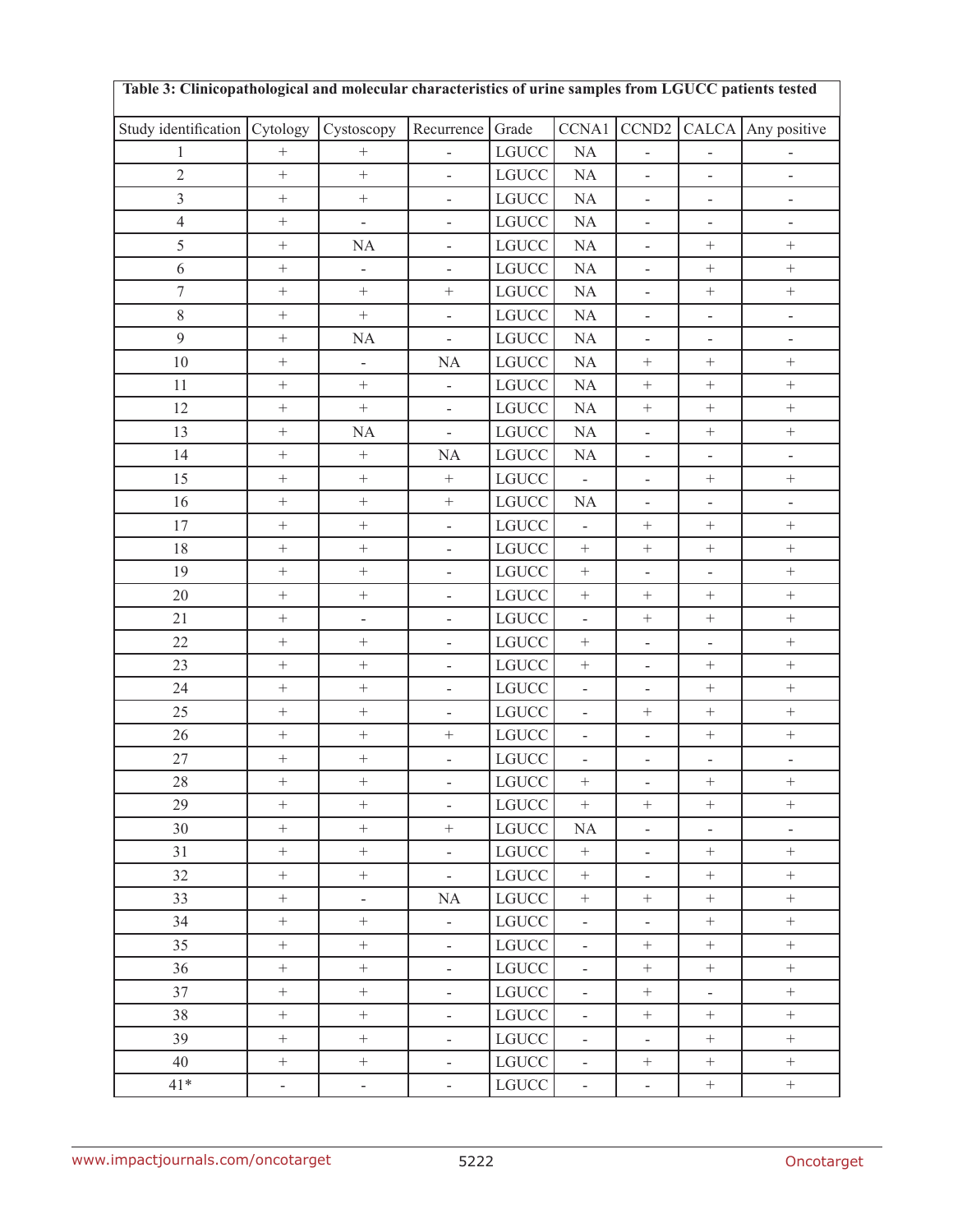| $42*$                                                 | $\blacksquare$               | $\qquad \qquad +$            | $\! + \!$                    | <b>LGUCC</b> | $\blacksquare$               | $\overline{\phantom{a}}$     | $\qquad \qquad +$        | $\qquad \qquad +$        |
|-------------------------------------------------------|------------------------------|------------------------------|------------------------------|--------------|------------------------------|------------------------------|--------------------------|--------------------------|
| 43                                                    | $\frac{1}{2}$                |                              | $\overline{\phantom{a}}$     | <b>LGUCC</b> | $\overline{\phantom{a}}$     | $\overline{\phantom{a}}$     |                          |                          |
| 44*                                                   | $\overline{\phantom{0}}$     | $\! + \!$                    | $\overline{\phantom{a}}$     | <b>LGUCC</b> | $\overline{\phantom{0}}$     | $\overline{\phantom{0}}$     | $^{+}$                   | $\ddot{}$                |
| $45*$                                                 | $\qquad \qquad -$            | $^+$                         |                              | <b>LGUCC</b> | $\blacksquare$               | $\qquad \qquad -$            | $\boldsymbol{+}$         | $\boldsymbol{+}$         |
| $46*$                                                 | $\qquad \qquad \blacksquare$ | $\ddot{}$                    | $\qquad \qquad +$            | <b>LGUCC</b> | $\qquad \qquad \blacksquare$ | $\overline{\phantom{m}}$     | $\qquad \qquad +$        | $\qquad \qquad +$        |
| 47*                                                   | $\qquad \qquad \blacksquare$ | $\! + \!$                    | <b>NA</b>                    | <b>LGUCC</b> | $\overline{\phantom{a}}$     | $\overline{\phantom{0}}$     | $\boldsymbol{+}$         | $\! + \!$                |
| 48*                                                   | $\qquad \qquad \blacksquare$ |                              | $\overline{\phantom{a}}$     | <b>LGUCC</b> | $\qquad \qquad \blacksquare$ | $\blacksquare$               | $\boldsymbol{+}$         |                          |
| 49*                                                   | $\overline{\phantom{0}}$     | $\! + \!$                    | $\overline{\phantom{a}}$     | <b>LGUCC</b> |                              | $\overline{\phantom{0}}$     |                          | $\! + \!$                |
| 50                                                    | $\blacksquare$               | $\! + \!$                    | $^{+}$                       | <b>LGUCC</b> | $\blacksquare$               | $\overline{\phantom{0}}$     | $\frac{1}{2}$            | $\overline{\phantom{0}}$ |
| 51                                                    | $\blacksquare$               | $\! + \!$                    | $\qquad \qquad \blacksquare$ | <b>LGUCC</b> | $\qquad \qquad \blacksquare$ | $\overline{\phantom{m}}$     | $\overline{\phantom{0}}$ | $\overline{\phantom{0}}$ |
| $52*$                                                 | $\overline{\phantom{a}}$     | $\boldsymbol{+}$             | $\overline{\phantom{a}}$     | <b>LGUCC</b> | $^+$                         | $\overline{\phantom{0}}$     |                          |                          |
| 53*                                                   | $\overline{a}$               | $^+$                         | $\overline{a}$               | <b>LGUCC</b> |                              | $\overline{a}$               | $\overline{a}$           | $\boldsymbol{+}$         |
| $54*$                                                 | $\overline{\phantom{0}}$     | $\qquad \qquad \blacksquare$ |                              | <b>LGUCC</b> |                              | $\overline{\phantom{0}}$     |                          | $\! + \!$                |
| $55*$                                                 | $\overline{\phantom{a}}$     | $\ddot{}$                    | $^{+}$                       | <b>LGUCC</b> | $\qquad \qquad +$            | $\! + \!$                    | $\qquad \qquad +$        | $\qquad \qquad +$        |
| 56*                                                   | $\blacksquare$               | $\ddot{}$                    | $\! +$                       | <b>LGUCC</b> |                              | $\overline{\phantom{0}}$     | $\! +$                   |                          |
| 57                                                    | $\qquad \qquad \blacksquare$ | $\! + \!$                    | $\qquad \qquad -$            | <b>LGUCC</b> | $\overline{\phantom{a}}$     | $\qquad \qquad \blacksquare$ | $\overline{\phantom{a}}$ | $\overline{\phantom{0}}$ |
| 58*                                                   | $\overline{\phantom{a}}$     | $\! + \!$                    | $\blacksquare$               | <b>LGUCC</b> |                              | $\boldsymbol{+}$             | $\! +$                   | $\! + \!$                |
| 59                                                    | $\qquad \qquad -$            | $\! + \!$                    | $\qquad \qquad \blacksquare$ | <b>LGUCC</b> | $\overline{\phantom{0}}$     | $\overline{\phantom{0}}$     | $\qquad \qquad -$        | $\overline{a}$           |
| $60*$                                                 | $\blacksquare$               | $\! + \!$                    | $\Box$                       | <b>LGUCC</b> | $\boldsymbol{+}$             | $\boldsymbol{+}$             | $\qquad \qquad +$        | $\qquad \qquad +$        |
| $61*$                                                 | $\blacksquare$               |                              | $\blacksquare$               | <b>LGUCC</b> |                              | $\overline{\phantom{m}}$     |                          |                          |
| $62*$                                                 | $\qquad \qquad -$            | $\! + \!$                    | $\overline{\phantom{a}}$     | <b>LGUCC</b> | $\! + \!$                    | $\overline{\phantom{a}}$     | $\qquad \qquad +$        | $\ddot{}$                |
| $63*$                                                 | $\qquad \qquad -$            | $\boldsymbol{+}$             | $\overline{a}$               | <b>LGUCC</b> |                              | $\qquad \qquad -$            | $\boldsymbol{+}$         |                          |
| $64*$                                                 | $\overline{\phantom{a}}$     | $\ddot{}$                    | $\qquad \qquad \blacksquare$ | <b>LGUCC</b> | $\qquad \qquad -$            | $\overline{\phantom{a}}$     | $\qquad \qquad +$        | $\qquad \qquad +$        |
| $65*$                                                 | $\overline{\phantom{a}}$     | $\! + \!$                    | $\overline{\phantom{a}}$     | <b>LGUCC</b> | $\overline{\phantom{a}}$     | $\blacksquare$               | $\boldsymbol{+}$         |                          |
| 66*                                                   | $\qquad \qquad -$            | $\! + \!$                    | $\overline{a}$               | <b>LGUCC</b> |                              | $\boldsymbol{+}$             | $^{+}$                   |                          |
| $67*$                                                 | $\qquad \qquad \blacksquare$ | $\! + \!$                    | $\overline{\phantom{a}}$     | <b>LGUCC</b> | <b>NA</b>                    | $\overline{\phantom{0}}$     | $\! +$                   | $\ddot{}$                |
| $68*$                                                 | $\blacksquare$               | $+$                          | $\overline{\phantom{a}}$     | LGUCC        | NA                           | $\boldsymbol{+}$             | $\ddot{}$                | $\ddot{}$                |
| $69*$                                                 | $\qquad \qquad \blacksquare$ | $\ddot{}$                    | $\overline{\phantom{a}}$     | <b>LGUCC</b> | <b>NA</b>                    | $\boldsymbol{+}$             | $^{+}$                   | $\ddot{}$                |
| $70*$                                                 | $\qquad \qquad -$            | $\ddot{}$                    | $\overline{\phantom{a}}$     | <b>LGUCC</b> | <b>NA</b>                    | $\boldsymbol{+}$             |                          | $\boldsymbol{+}$         |
| * Cytology negative but promoter methylation positive |                              |                              |                              |              |                              |                              |                          |                          |
| NA, sample was not available for testing              |                              |                              |                              |              |                              |                              |                          |                          |

#### **Methylation frequency of a panel of genes in the urine of UCC patients and controls**

We tested the promoter methylation of *CCND2*, *CCNA1* and *CALCA* in urine sediment DNA from primary UCC cases and subjects without any neoplastic disease (controls/normals). By establishing an empiric cutoff, we found *CCND2*, *CCNA1*, and *CALCA* to be significantly more methylated in urine of UCC patients than controls (Table 2B). The methylation frequency of *CCND2*, *CCNA1,* and *CALCA* were 38/148 (25.6%), 50/73 (68.4%), and 94/148 (63.5%) respectively for UCC, while 0/56 (0%), 10/60 (16.6%), and 16/56 (28.5%) respectively for controls, (Table 2B). Scatter plots of *CCND2*, *CCNA1*, and *CALCA* are shown in Figure 2A for

UCC cases (148 for CCND2, 73 for CCNA1 and 148 for CALCA) and controls (56 for CCND2, 60 for CCNA1 and 56 for CALCA). Figure 2B shows methylation frequency of *CCNA1, CALCA*, and *CCND2* in different grades and stages of urines from UCC cases. When compared to the current standard method urine cytology (sensitivity of 50% in our cases (44/88), similar to the literature), the sensitivity is higher for any one of the 3 genes methylated (either: *CCND2*, *CALCA*, and/or *CCNA1*) 72.7% [64/88], with a specificity of 70%. Interestingly, 83% (25/30) of cytology negative LGPUCC cases were positive for one or more of the three methylation markers tested in urine. Out of 101 LGUCC cases, cytology data was available for 70 cases. Detailed information on the methylation and cytology test results of these 70 cases is available in Table 3. The available clinicopathological information for all the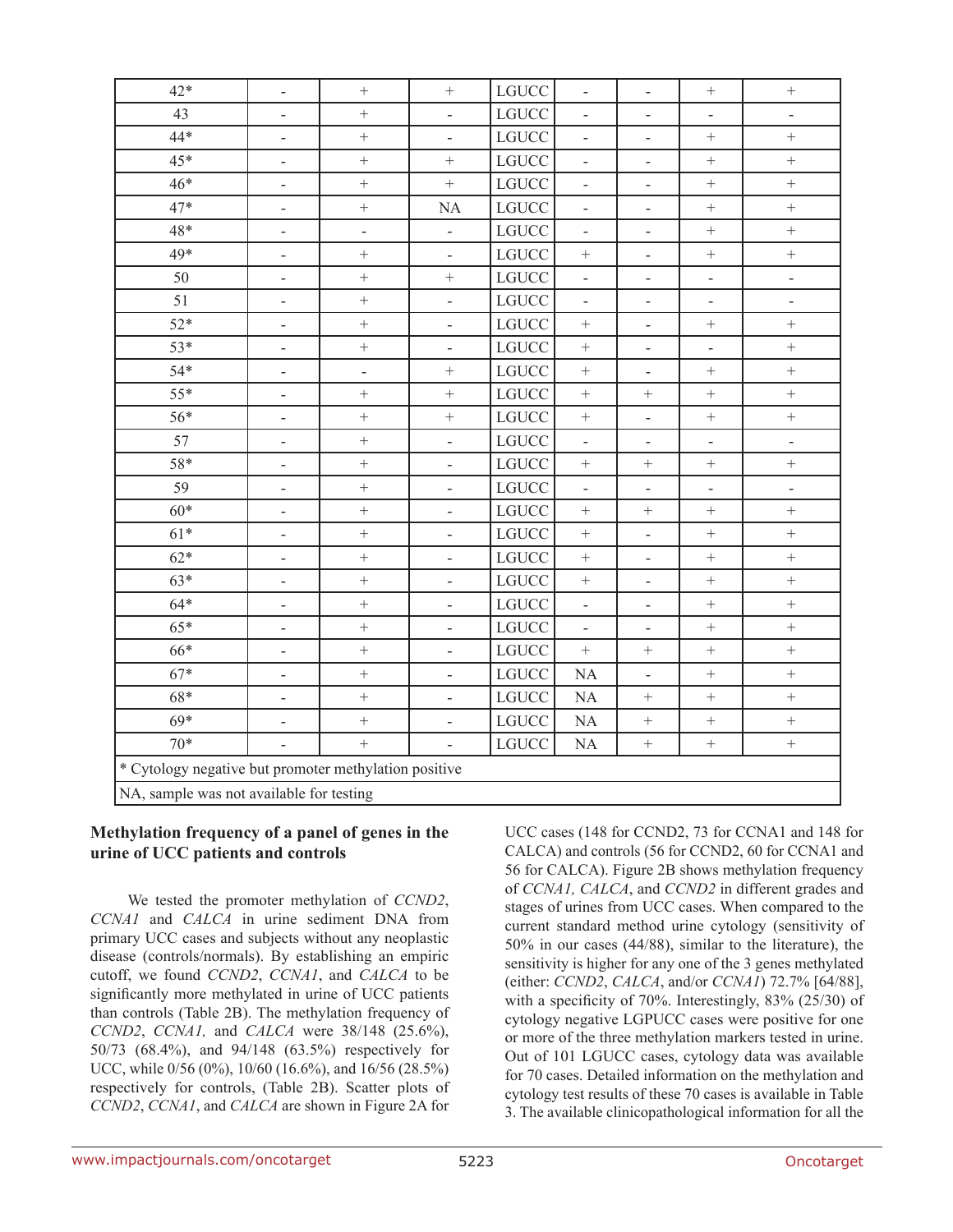

**Figure 2: Scatter plots showing the extent of methylation in** *CCNA1***,** *CCND2* **and** *CALCA* **genes in urine sediments; A.**  Methylation levels of *CCNA1*, *CCND2* and *CALCA* genes in urine sediment DNA of UCC patients (148 for *CCND2*, 73 for *CCNA1* and 148 for *CALCA*) and no known neoplastic disease subjects (56 for *CCND2*, 60 for *CCNA1* and 56 for *CALCA*). NL=Normal Controls, UCC= Urothelial Cell Carcinoma. **B.** Scatter plots showing promoter methylation status of *CCNA1*, *CCND2,* and *CALCA* genes in different grade and stages of UCC. A high percentage of LGUCC can be determined by each of the gene tested.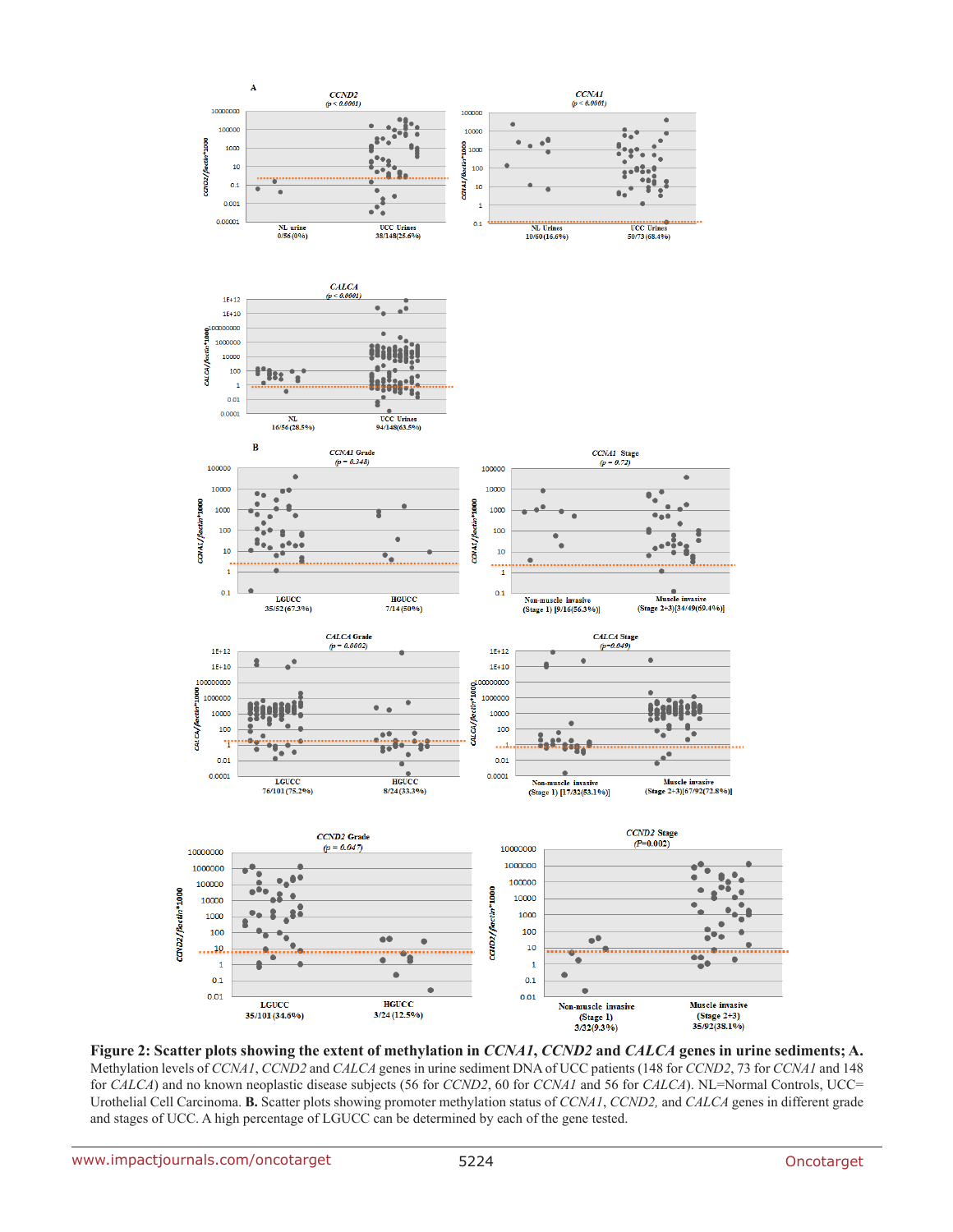A

### CCNA1



**Figure 3: Re-expression of** *CCNA1* **and** *CCND2* **after 5-aza-dc (AZA) and/or TSA treatment of urothelial cancer (UCC) cell lines analyzed by real-time RT-PCR.** A. Reactivation of *CCNA1* was observed in SW780 and J82 UCC cell lines after 5-aza-dc treatment (*p<0.001*), while robust overexpression of *CCNA1* was observed after combination treatment (*p<0.05*). B. Reactivation of *CCND2* was observed in UMUC-3, J82 and T24 UCC cell lines after 5-aza-dc treatment (*p<0.05*). When using combination treatment with 5-aza and TSA, an increased expression was observed in UMUC-3, J82, T24 and SW780 cell lines ( $p$ <0.05). In HT1376 cell line, overexpression was observed after 5-aza-dc treatment only (not significant), however, *CCND2* expression noticeably decreased after combination treatment of 5-aza-dc and TSA treatment. PBS was used as treatment control. PBS, phosphate buffered saline; AZA, 5-aza-dc; TSA, trichostatin-A; AZA/TSA, combination treatment with 5-aza-dc and trichostatin-A; NS, not significant; \*, *p<0.05*; \*\*, *p<0.01*; \*\*\*, *p<0.0001*. t-student test *p* values.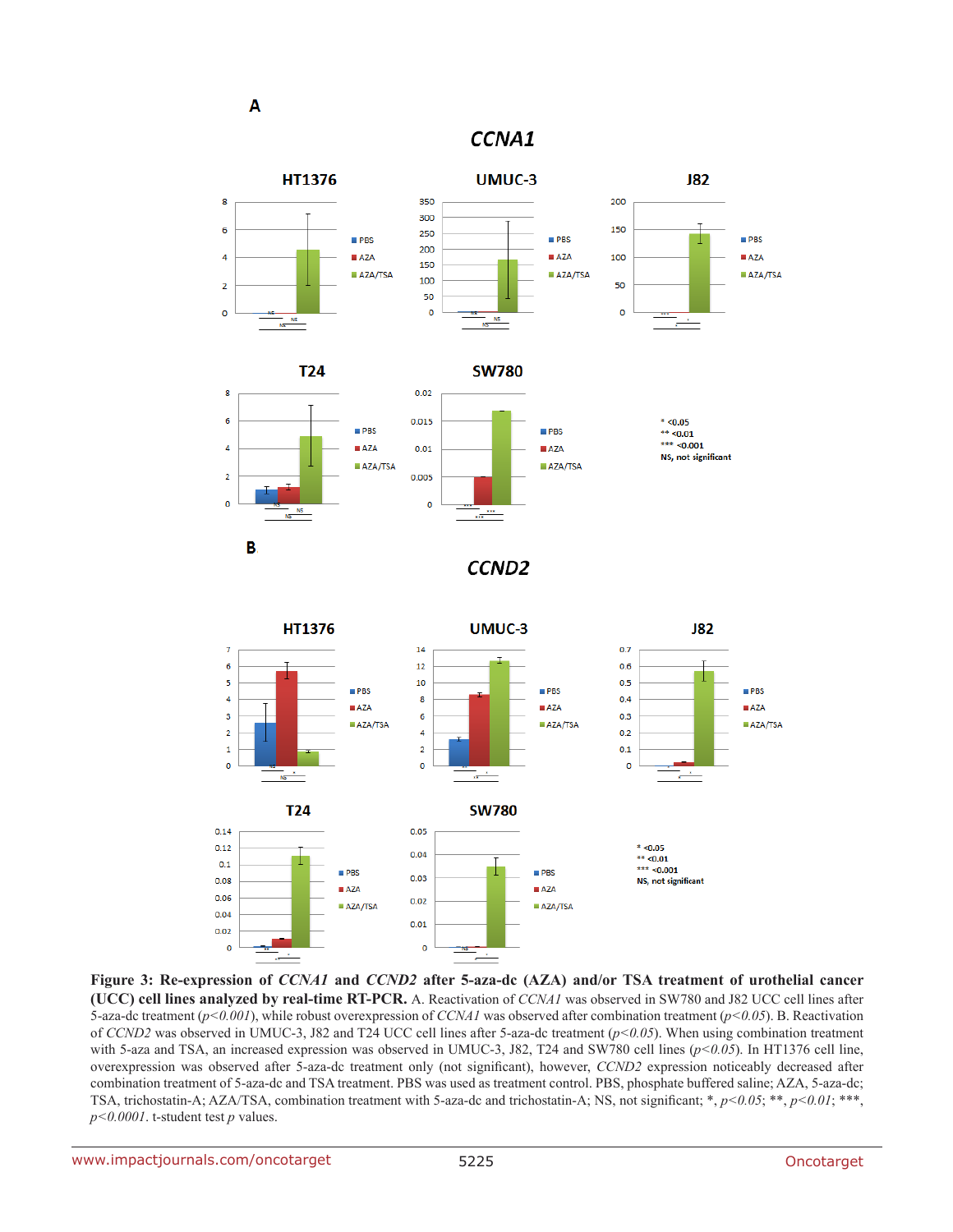101 LGUCC cases is shown in Supplementary Table 1.

### **Re-expression of** *CCNA1* **and** *CCND2* **after 5-azadeoxycytidine (5-aza-dc) and trichostatin A (TSA) treatment**

To determine promoter methylation specific gene silencing, we and others have previously reported pharmacological unmasking strategies for numerous genes in several cell lines of different cancer types [27- 29]. Here, to determine whether promoter methylation is inversely correlated with expression of selected genes (*CCNA1* and *CCND2*) from our 8 gene panel, we treated 5 UCC cell lines with 5-aza-dc alone or in combination with TSA (a histone deacetylase inhibitor). Out of the 4 genes associated with recurrence, we tested 2 genes for reactivation after treatment with epigenetic agents. Our findings as a proof of principle indeed showed that *CCND2* and *CCNA1* can be re-expressed with the treatment of epigenetic drugs. Other two genes that showed association with recurrence were previously reported to be re-expressed after treatment with epigenetic drugs ([30, 31]).

Two UCC cell lines (SW780 and J82) showed reexpression of *CCNA1* after 5-aza-dc treatment (*p < 0.001*) and after combination treatment (*p < 0.05* in J82 and *p < 0.001* in SW780) (Figure 3A). *CCND2* showed a similar pattern of re-expression with 5-aza-dc treatment (UMUC-3, J82 and T24) and after combination treatment (UMUC-3, J82, T24 and SW780). *CCND2* expression was downregulated only in the HT1376 cell line after treatment with 5-aza-dc and trichostatin-A (Figure 3B). To determine whether promoter methylation of *CCNA1* and *CCND2* are inversely correlated with expression, we performed QMSP assay for *CCNA1* and *CCND2*. Among the 5 UCC

cell lines, promoter methylation of *CCNA1* is inversely correlated with expression in J82 and SW780 (data not shown). Similarly, for *CCND2*, we observed that promoter methylation is inversely correlated with expression in J82, SW780 and T24 cell lines (data not shown). These findings suggest that both DNA methylation and histone deacetylation play a role in *CCND2* and *CCNA1* genes silencing.

#### *CCNA1* **suppresses proliferation and colony formation of UCC cells**

To evaluate the effect of *CCNA1* on the growth of UCC cell lines, *CCNA1* was forcefully expressed in J82 cell line. Verification of *CCNA1* overexpression was done by Q-RT-PCR and immunoblotting analysis 48h after transfection (data not shown). As shown in Figure 4A, forced expression of *CCNA1* significantly inhibited growth of J82 cells in culture  $(p=0.0001)$ , where cell growth inhibition is mediated in a time-dependent manner. To assess long-term growth, colony focus assays were performed after treatment of *CCNA1* transfected cells with the plasmid selection marker G418 for 2 weeks. *CCNA1* showed potent tumor suppressive activity by markedly reducing the colony-forming ability of the cells as shown in Figure 4B.

### **DISCUSSION**

The main goal of this study was to evaluate wheter the status of promoter methylation of a candidate gene or gene-panel was different among LGPUCC that recurred and those that did not. For further monitoring of patients after TURBT of LGPUCC, a non-invasive screening test is essential in order to avoid invasive and costly



**Figure 4: Ectopic expression of** *CCNA1* **inhibits tumor cell growth**. **A.** The MTT assay was performed in a J82 cell line transiently transfected with *pCMS-EGFP-cyclinA1* and empty *pCMS-EGFP* plasmid (control). Forceful expression of *CCNA1* significantly decreased the viable cells in comparison with empty vector (EV) control and cells without any transfection (Mock) (p=<0.0001) **B.** The effect of ectopic *CCNA1*-expression on bladder carcinoma cell clonogenicity was investigated by colony formation assay. J82 cells were transfected with *pCMS-EGFP-cyclinA1* and empty *pCMS-EGFP* plasmid (control). Left panel, images of the colony formation assays. Right panel, Bar graph representing the number of colonies observed (larger than 2mm). Significantly fewer numbers of colonies were observed after over expressing *CCNA1* containing vector in J82 cells (p=<0.047).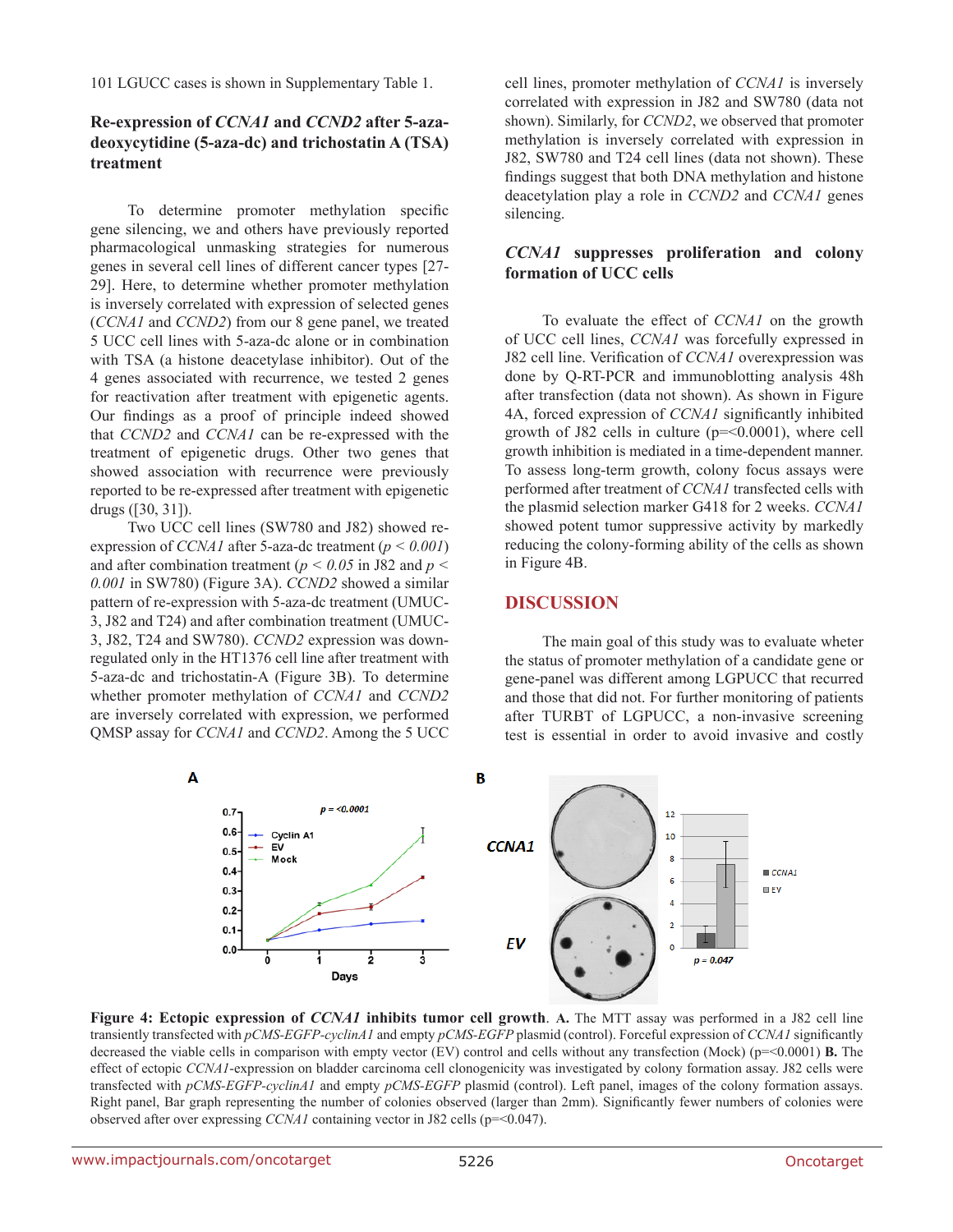procedures such as cystoscopy. To this end, we evaluated the feasibility of a set of genes that predicts recurrence in primary LGPUCC for the non-invasive detection of UCC in urine sediments. To elucidate the biologic relationship of *CCNA1* silencing in the context of UCC, we performed different *in vitro* assays and our data is consistent with our findings in human primary LGPUCC that *CCNA1* is a potential tumor suppressor gene.

We analyzed promoter methylation of 8 genes (*ARF, TIMP3, RAR-β2, NID2, CCNA1, AIM1, CALCA*  and *CCND2*) in the recurrent and non-recurrent LGPUCC and observed that the methylation frequencies of 3 genes (*NID2*, *CCNA1*, and *CCND2*) were significantly higher in recurrent LGPUCC. The frequency of promoter methylation of *CALCA* was borderline significant  $(p=0.09)$ . We had previously shown a UCC specific methylation pattern for *CCND2*, *CCNA1* and *CALCA* [11]. In the latter study, we analyzed 93 UCC samples and 26 normal uro-epithelium samples and observed 57% of methylation in *CCNA1* in tumors while no methylation was observed in controls, 57% in *CCND2* in tumors while 19% in normals, and 65% in *CALCA* with 15% in normal uro-epithelium [11]. *AIM1*, a gene without a clear functional data, showed a UCC specific pattern (over 70% in UCC) in our previous study [11], however, although we found high frequency of methylation in the tested primary LGPUCC samples in this study [22/36(61%)], *AIM1* was not differentially methylated among recurrent and nonrecurrent LGPUCC. This could be due to small sample size in that study or *AIM1* inactivation may be related to both initiation and progression of UCC. Ulazzi et al., [30] were the first group to demonstrate *NID2* methylation in a cancer specific manner, in human gastrointestinal cancer; promoter hypermethylation of *NID2* was shown in 14 out of 48 colon carcinoma samples analyzed compared to 0/24 normal colon, 19/20 of the gastric carcinomas, and 0/13 normal gastric mucosa. Moreover, Renard et al. [14] performed a pharmacologic unmasking method in four UCC cell lines, generated a list of candidate methylated genes, and subsequently performed methylation-specific PCR (MSP) in UCC and normal tissue samples. In their study, *NID2* showed methylation in 66 out of 91 UCC tissues and 0 out of 39 normal urothelial tissues analyzed. They then analyzed promoter methylation of *NID2* and *TWIST1* as a panel in urine DNA from UCC patients and controls. This two gene panel detected UCC patients with 90% sensitivity and 93% specificity while the sensitivity and specificity of cytology test in the same cohort were 48% and 96% respectively. When analyzing only LGPUCC, they observed a sensitivity of 80% (training set) and 89% (validation set) compared to 45% and 44% from cytology, with a sensitivity of 94% and 91% compared to cytology's sensitivity of 97% and 95%. In our cohort, cytology data was available for 70 LGPUCC cases, and the cytology sensitivity for LGPUCC was 50%, while the methylation sensitivity was about 79% using our

3 gene panel (methylation in either: *CCND2*, *CALCA*, and/ or *CCNA1*), values comparable to the 2 gene panel showed by Renard et al.'s study. It would be interesting to analyze a cohort of urine samples from LGUCC cases for all the 5 genes (*CCNA1*, *CCND2, CALCA, NID2 and TWIST1)*  and determine the sensitivity and specificity of the test. A prospective study using appropriate controls and number of samples is necessary to determine the clinical utility of these markers. Furthermore, subsequently collected urine samples in follow-up visits need to be tested to determine the marker's usefulness in reducing cystoscopy in followup visits.

In our study, we considered any recurrence as presence of recurrence. Due to the limited number of primary LGPUCC samples we were not able to stratify the cases based on length of follow-up time to recurrence. Several studies previously used a minimum follow-up period of 12 months after TURBT to evaluate potential biomarkers at the time of diagnosis for the prediction of recurrence. However, in our study, using 12 months as the cutoff, we ended up with only 12 non-recurrent and 13 recurrent LGPUCC cases for analysis, which is not enough for meaningful statistical analysis. Further studies using larger cohort are necessary. We are now followingup our cohorts in order to better delineate the precise role of a given marker in relation to recurrence.

The ultimate goal of this pilot study was to identify markers that could be detected in urine samples from LGPUCC patients obtained during follow-up visits after TURBT in order to reduce the need of performing cystoscopies. An optimal non-invasive molecular test will allow for screening of patients before an invasive procedure, which might also reduce the number of cystoscopies necessary in surveillance of non–muscleinvasive bladder cancer. If the test has high sensitivity and specificity, cystoscopy would only be performed in patients who are positive for the non-invasive test. We are in the process of longitudinally collecting followup urine samples in subsequent visits of LGPUCC patients following cystoscopy and TURBT. Urine DNA methylation testing of such samples needs to be performed to evaluate the utility of such a test potentially substituting for and therefore extending the currently adopted interim follow-up scheme between cystoscopies.

Given the lack of an adequate number of sequentially collected urine samples, in the current cohort, we focused on determining the feasibility of the detection of cancer specific methylation of three genes by testing urine from UCC cases and controls. These 3 genes (*CCND2*, *CCNA1* and *CALCA*) were selected from our panel of 8 genes that were analyzed in non-recurrent and recurrent primary LGPUCC. Our findings support that the presence of cancer can be determined by testing the promoter methylation of these genes with high specificity in urine. To our best knowledge, these 3 genes had not been tested previously in LGPUCC urine samples by our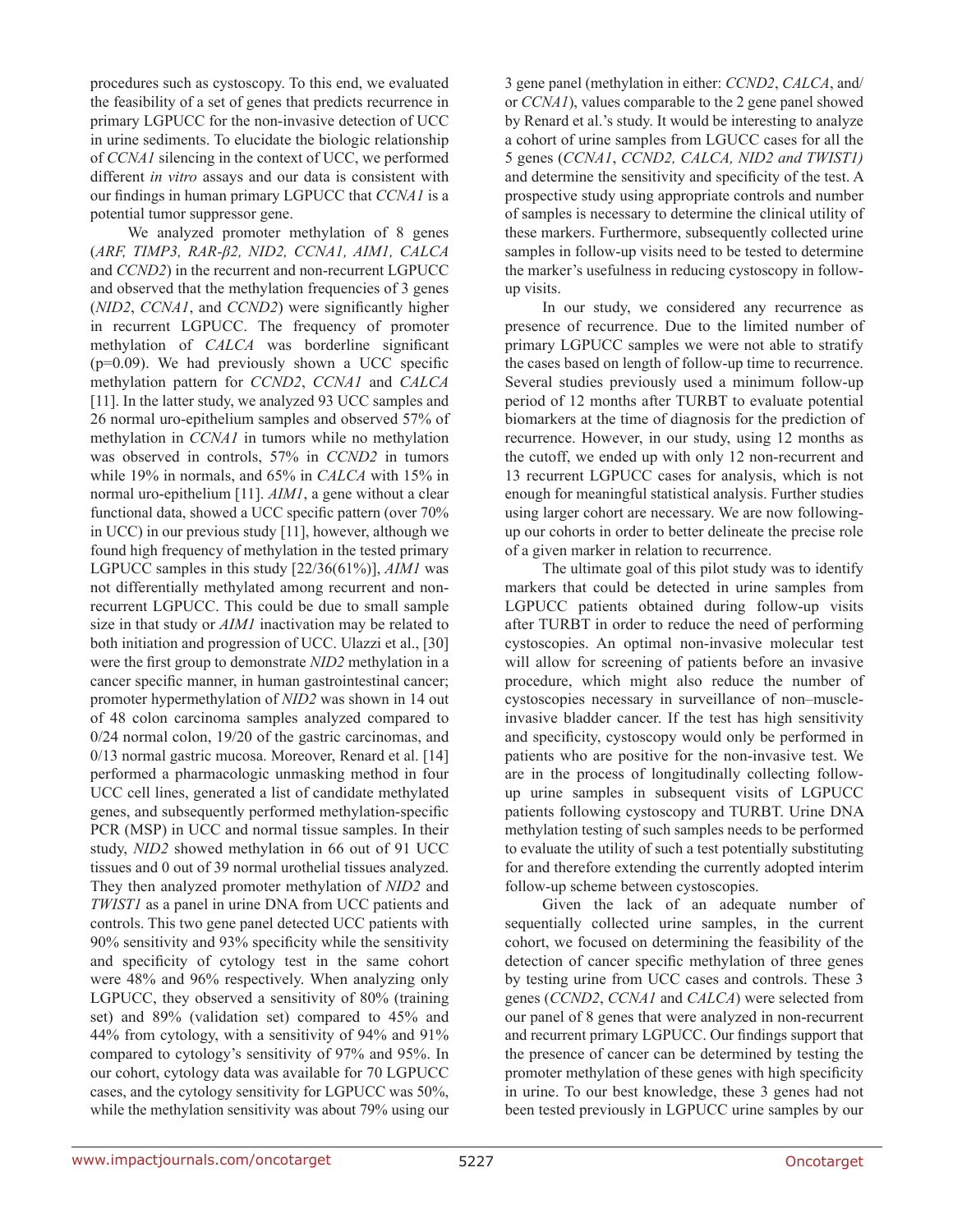group and others; and can be incorporated in a gene panel for future early detection and monitoring of LGPUCC patients. We analyzed 148 urine samples, and of the 125 with known grade, 101 of those urine samples were collected from LGPUCC patients. 97 of 101 LGPUCC cases were methylation positive for at least one of the 3 markers tested. Interestingly, our methylation assays were able to detect 25 LGPUCC cases where urine cytology was negative. The latter suggests that these markers may have potential for non-invasive monitoring of LGPUCC after TURBT. Due to the limited amount of bisulfite converted DNA, we were not able to assess *NID2* methylation in urine DNA of UCC cases and controls. However, this gene has previously shown excellent discrimination between urine of UCC patients and controls, with a sensitivity of 94% and a specificity of 91% [14].

We tested the relevance of promoter methylation compared to expression of two members (*CCNA1* and *CCND2*) of the cyclin family in this study and in general methylation was correlated with expression in UCC cell lines. *CCNA1* is known to be a downstream target of TP53 [32], and *CCNA1* methylation was shown to be inversely related to p53 mutational status in primary Head and Neck Squamous cell carcinomas (HNSCC). Forced expression of *CCNA1* resulted in robust induction of wild-type p53 in HNSCC cell lines [16]. *CCNA1* is frequently inactivated in UCC [11], which indicates its anti-proliferative activity; however, in a recent study, it has been implicated that *CCNA1* contributes to prostate cancer invasion and metastasis [33]. It may be speculated that *CCNA1* may play different roles in different tumor types and in different biological contexts. Our data in non-recurrent and recurrent primary LGPUCC demonstrated that *CCNA1* is significantly more methylated (e.g. silenced) in recurrent LGPUCC than in non-recurrent LGPUCC. We speculate that inactivation of *CCNA1* may have some role in recurrence; although, we do not have definite functional evidence. However, limited functional studies performed in this study for *CCNA1* are in the same direction as our findings in primary LGPUCC, which is that it has growth suppressive activity. Further studies need to be performed to understand the mechanistic role of *CCNA1* in the pathogenesis and recurrence of LGPUCC.

Although our limited data suggests that *CCND2* is a potential tumor suppressor gene (TSG) in UCC, the role of *CCND2* in human cancer is controversial. It has been proposed as a proto-oncogene, and its overexpression has been reported in gastric cancer [21], ovarian and testicular tumors [34], and hematopoietic cell cancer [35, 36]. In contrast, reduction or lack of *CCND2* expression has also been reported in gastric cancer [20], breast cancer [37, 38], prostate cancer [39], and lung cancer [18], suggesting that *CCND2* may function as a TSG. Recently, transcriptional silencing by aberrant methylation of promoter region of the *CCND2* gene has been found in gastric cancer [20], breast cancer [38, 40], prostate cancer [39, 41], lung

cancer [18], and Epstein–Barr virus-positive Burkitt's lymphoma [42]. These previous reports suggest that *CCND2* may function as an oncogene or a TSG, and the critical biological role of this molecule needs to be explored in the biological context of UCC pathogenesis. A recent study [43] reported that reduced expression of *CCND2* in stage III non-small cell lung cancer (NSCLC) is associated with poor recurrence-free survival. In the present study, we found that *CCND2* is significantly more methylated in recurrent than in non-recurrent LGPUCC, which indicates a potential similar biological role for *CCND2* in NSCLC and LGPUCC, two types of cancers related to smoking.

All of the remaining studied genes have been previously described as hypermethylated in UCC: *CALCA* (calcitonin-related polypeptide alpha is involved in calcium regulation and acts to regulate phosphorus metabolism) was not only shown to have a UCC specific methylation pattern, but was also correlated to later stage tumors (>pT2) [11]. *ARF* or *p14*, an important player in cell cycle regulation, has been previously studied in UCC, and the range of methylation frequency observed was between 0 and 56% [44, 45]. Dominguez et al. [45] showed that the presence of *p14* methylation in the plasma was significantly associated to recurrence in UCC. In our cohort, we could not confirm this data in tumor samples, which may be due to the limited sample size. *RAR-β2*, involved in cell differentiation, has been analyzed in UCC to give diverse results, from 2 to almost 90% methylation [46, 47]. Promoter methylation of *TIMP3* (tissue inhibitor of metalloproteinases-3) in urine DNA was shown to be an independent prognostic factor for UCC [13]; however, here, we did not observe a correlation with recurrence in primary LGPUCC samples. An extended study using a larger primary LGPUCC cohort will elucidate the role of *TIMP3* in recurrence of LGPUCC.

Although our group and others have shown evidence that some methylation markers have potential for noninvasive UCC detection and for predicting patient survival and tumor progression [12, 13, 47], there are still no methylation based markers implemented in the clinical practice. For the prediction of recurrence of LGPUCC, Tada et al. [48] reported that hypermethylation of deathassociated protein kinase (*DAPK1*) might be a useful prognostic marker for disease recurrence in superficial UCC. In their study, a total of 88% of papillary UCC with *DAPK1* methylation recurred within 15 months, while 71% of tumors that were not methylated for *DAPK1* had not recurred within 24 months. Nevertheless, previous studies have shown infrequent *DAPK1* methylation in UCC samples [49, 50].

In summary, this work not only sheds light onto new potential methylation based markers associated with recurrent LGPUCC, but also shows the potential of detection of 3 novel genes in urine sediments and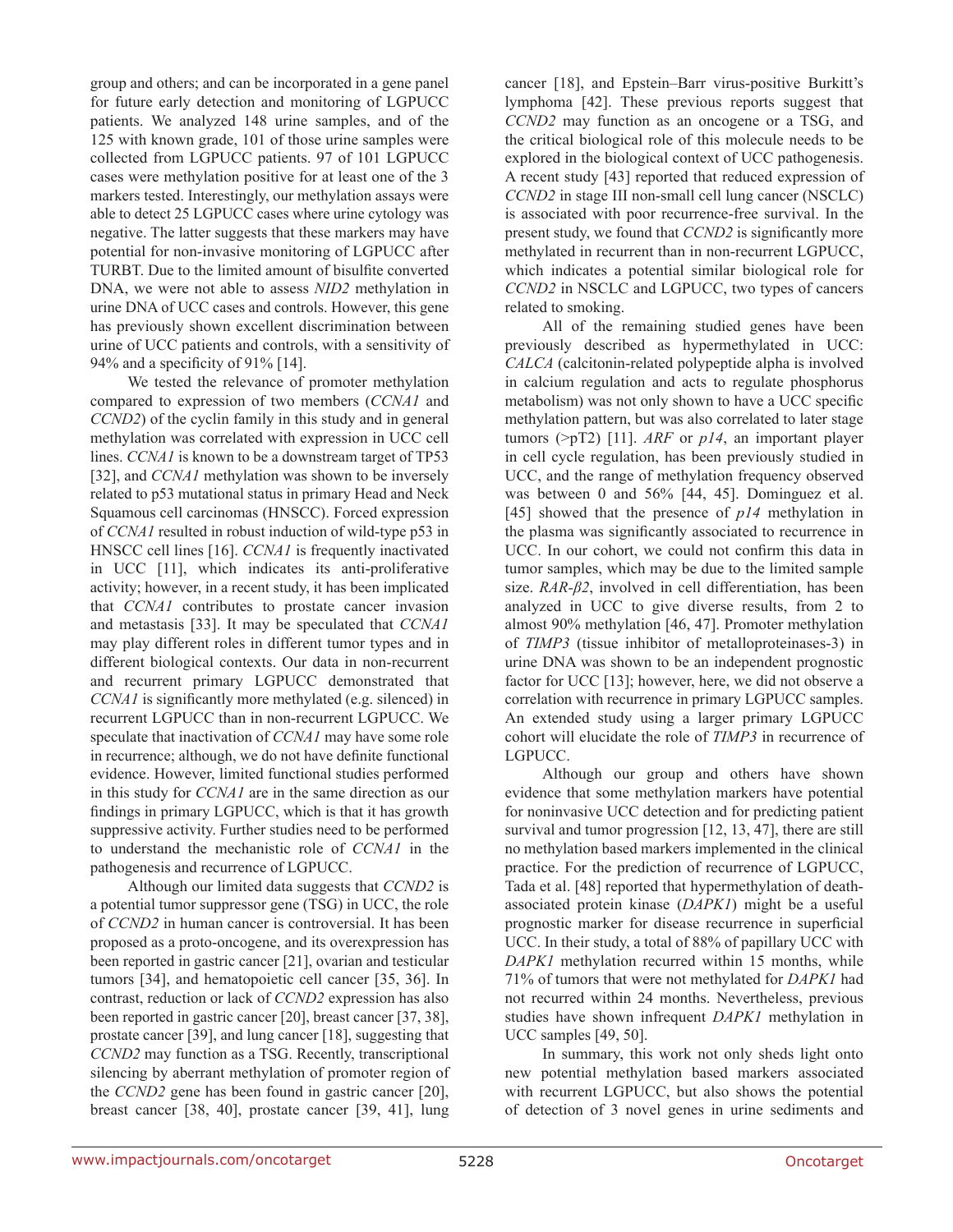demonstrates initial evidence of tumor suppressive activities of *CCNA1* in the context of the biology of UCC cell lines. A larger prospective study with longitudinal follow-up with an independent cohort is needed to assess and validate our preliminary promising findings.

### **MATERIALS AND METHODS**

#### **Tissue and urine samples**

A total of 36 formalin-fixed paraffin-embedded (FFPE) primary LGPUCC tissues were obtained from patients who underwent therapeutic surgery at The Johns Hopkins Hospital. The demographic and clinical information was obtained from the computerized tumor registry at The Johns Hopkins Healthcare System. Among the 36 LGPUCC samples, 17 were collected from patients who did not recur during any follow-up periods, and the remaining 19 were primary tumor samples that recurred within the follow-up periods after TURBT. We also performed analysis by considering the follow-up periods of 12, 18, and 24 months for recurrence to observe the association with promoter methylation of candidate markers. To be included in the cohort, an eligible patient had to have a confirmed diagnosis of LGPUCC and a sufficient amount of archived tumor material for DNA extraction. A detailed summary of all the LGPUCC samples with their clinico-pathological parameters is available in Table 1.

To determine the feasibility of detecting promoter methylation of genes in urine related to LGPUCC recurrence, we tested promoter methylation of 3 genes (*CCND*2, *CCNA1* and *CALCA)* in the urine sediment of 73 to 148 patients with primary UCC (101 LGPUCC, 24 high grade UCC and 23 unknown grade) and of 56 to 60 healthy subjects without any known neoplastic diseases. Fifty milliliters of voided urine were collected from all cases prior to definite surgery. Urine samples were spun at  $3000 \times g$  for 10 min and washed twice with phosphatebuffered saline. All samples were stored at −80°C.

Approval for research on human subjects was obtained from The Johns Hopkins University institutional review boards. This study qualified for exemption under the U.S. Department of Health and Human Services policy for protection of human subjects [45 CFR 46.101(b)].

#### **Cell lines**

All of the cell lines (HT1736, T24, J82, UM-UC-3 and SW780) used in this study were cultured accordingly to the recommendations of the American Type Culture Collection (ATCC) (Manassas, VA, USA), from where they were purchased.

#### **DNA extraction**

All original LGPUCC histologic slides were reviewed to reconfirm the diagnosis by a senior urologic pathologist (GN). A representative formalin-fixed paraffin-embedded (FFPE) block that contained sufficient amount of tissue was retrieved for DNA extraction and several 10 micron slides were obtained from each block. The presence of tumor cells was confirmed by staining the first and last slides of the representative block with hematoxylin & eosin. The tumor samples were microdissected to obtain >70% of neoplastic cells. DNA from tumors, cell lines and urine sediments were extracted using the phenol-chloroform extraction protocol followed by ethanol precipitation as described previously [51].

#### **Bisulfite Treatment**

DNA extracted from primary tumors, cell lines and urines was subjected to bisulfite treatment, which converts unmethylated cytosine residues to uracil residues, as described previously [52]. EpiTect Bisulfite kit (Cat No. 59104, from QIAGEN Inc. Valencia, CA – 91355) was used for this conversion, following the manufacturer's instructions.

#### **Quantitative fluorogenic methylation specific PCR (QMSP)**

Bisulfite-modified DNA was used as a template for fluorescence-based real-time PCR, as previously described [12]. Amplification reactions were carried out in triplicate in a final volume of 20 μL that contained 2 μL of bisulfite-modified DNA; 600 nM concentrations of forward and reverse primers; 200 nM probe; 0.6 U of platinum Taq polymerase (Invitrogen, Frederick, MD); 200 μM concentrations each of dATP, dCTP, dGTP and  $dTTP$ ; and 6.7 mM  $MgCl<sub>2</sub>$ . Primers and probes were designed to specifically amplify the promoter region of *ARF, TIMP3, RAR-β2, CCNA1, NID2, AIM1, CALCA, CCND2*, and of a reference gene, *β-actin*; primer and probe sequences and annealing temperatures are provided in Supplemental Table 2A. Amplifications were carried out in 384-well plates in a 7900HT sequence detector (Applied Biosystems, Foster City, CA) using the following conditions: 95 °C for 3 minutes, followed by 50 cycles at 95 °C for 15 seconds and 60 °C for 1 minute. Results were analyzed by a sequence detector system (SDS 2.4; Applied Biosystems). Each plate included patient DNA samples, and positive and negative controls. Serial dilutions (90–0.009ng) of *in vitro* methylated DNA were used to construct a calibration curve for each plate. All samples were within the assay's range of sensitivity and reproducibility based on amplification of internal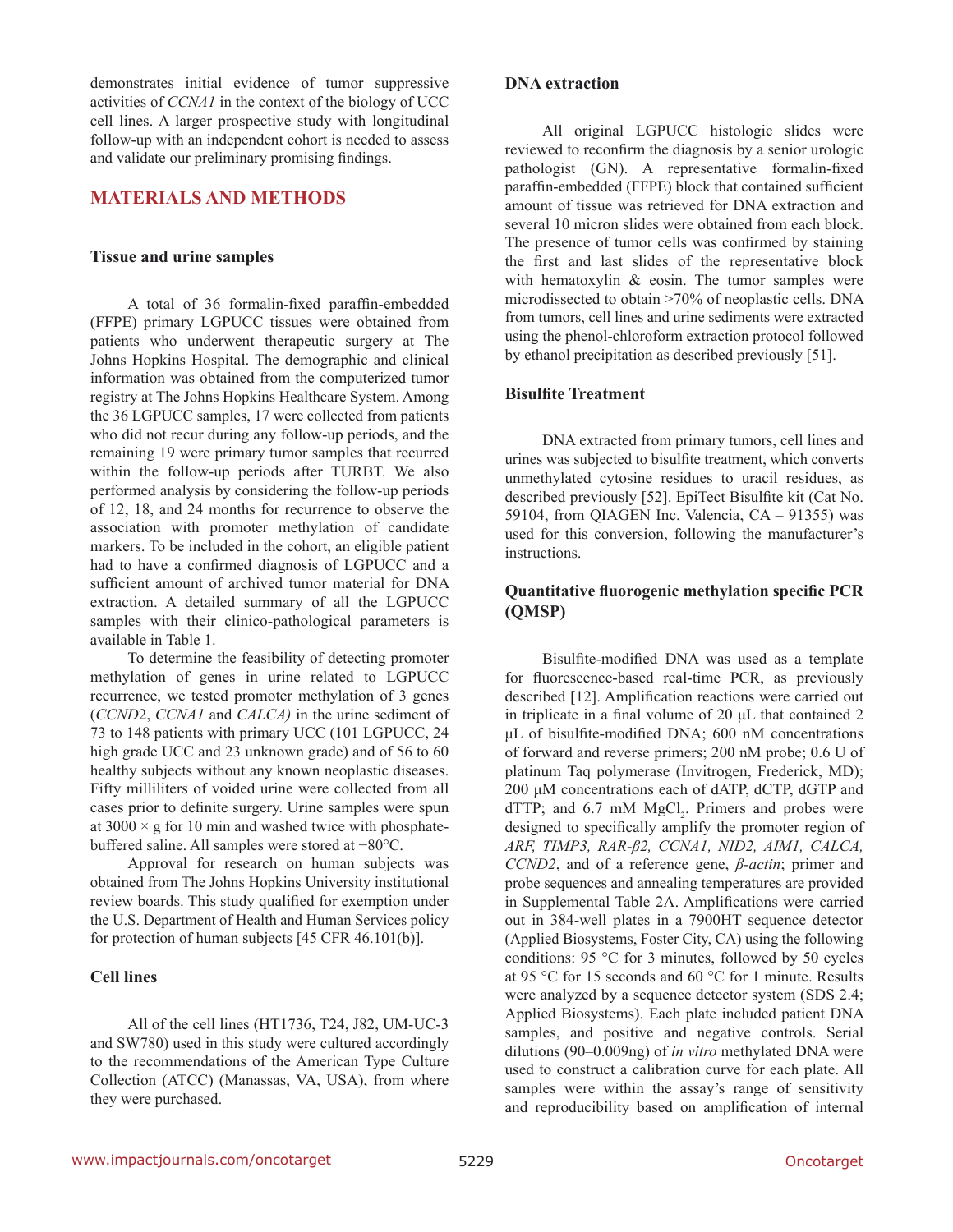reference standard (threshold cycle [CT] value for *β-actin* of 40). The relative level of methylated DNA for each gene in each sample was determined as a ratio of methylation specific PCR-amplified gene to *β-actin*  (reference gene) and then multiplied by 1000 for easier tabulation (average value of triplicates of gene of interest divided by the average value of triplicates of *β-actin*  x 1000). The presence or absence of methylation was compared between recurrent and non-recurrent groups using cross-tabulations and  $\chi^2$  or Fisher's exact tests as appropriate. The cutoff value for each gene was established by maximizing sensitivity and specificity. We determined the empiric cutoff on individual ROC (receiver operating curves) that makes optimal differences between the two groups (maximizing sensitivity and specificity). In our previous study [12], we found that dichotomization and logistic regression essentially produces similar results. Furthermore, considering the small number of sample size, we decided to use empiric cutoffs to see the differences between the two groups.

#### **5-aza-deoxycytidine (5-aza-dc) and Trichostatin A (TSA) treatment**

 $UCC$  cells were seeded in 75 cm<sup>2</sup> culture flasks at a density of 2  $\times$  10<sup>5</sup> and incubated at 37°C in 5% CO2/95% air overnight. Cells were then treated with 5μM of 5-aza-dc (Sigma Chemical, Sigma, USA) for 5 days. Medium with 5-aza-dc was changed daily. Additionally, combination treatment with 5-aza-dc and TSA was performed by adding 5μM of 5-aza-dc daily for 5 days and TSA (300 nmol/L; Sigma) was added to the medium for the final 24 hours. Cells were harvested after the last day of treatment (5-aza-dc only and 5 aza-dc + TSA) for RNA extraction and the analysis of gene expression were performed by Quantitative Reverse Transcriptase-PCR (Q-RT-PCR). PBS (phosphate buffered saline) alone was used as a control to exclude non-specific solvent effects on cells. All experiments were run independently twice.

### **RNA extraction, cDNA synthesis and Quantitative Reverse Transcription-PCR (Q-RT-PCR)**

RNA was extracted using Qiazol Lysis reagent (Qiagen, Valencia, CA) according to the manufacturer's instructions. One microgram of total RNA was used for cDNA conversion using the Quantitect Reverse Transcription Kit (Qiagen, Valencia, CA), following manufacturer's protocol.

Q-RT-PCR was performed using the SYBR Green chemistry in a 7900HT Real-Time PCR System (Applied Biosystems, Foster City, CA). The reaction mixture contained 2.6 µl of DEPC-treated water, 5 µl Power SYBR Green PCR Master Mix (Applied Biosystems), and 0.2 µl of gene-specific primers (final concentration, 50 nM each), in a final reaction volume of 10 µl. The RT-PCR primer sequences are available in Supplementary Table 2B. The cycling conditions were as follows: a denaturation step at 95ºC for 3 min, followed by 40 cycles of 95ºC for 15 s, 60ºC for 60 s, and a final step for the generation of a dissociation curve to distinguish between the main RT-PCR product and primer-dimers. Calculations were made with the use of the comparative CT (2  $\triangle \triangle$ CT) method. GAPDH was used as an internal control gene to normalize the reaction for the amount of RNA added to the reverse transcription reactions [53]. Each real-time PCR reaction was performed in triplicates to evaluate the reproducibility of data.

### **Cellular Viability Assay (MTT Assay)**

Cellular proliferation was measured by the thiazolyl blue tetrazolium bromide (MTT) (Sigma-Aldrich) according to the manufacturer's instructions. Briefly, J82 cells were counted and seeded at a density of 1000 cells per well on 96 well plates, in triplicates. The cells were allowed to attach overnight. One plate of cells was seeded in the absence of serum to synchronize growth, while another plate was seeded in the presence of serum (10% FBS). Transfection with the *pCMS-EGFP-cyclinA1* and *pCMS-EGFP-MOCK* (control) vectors (kindly provided by Dr. Jenny L. Persson, Clinical Research Center, Malmo, Sweden) was performed using Fugene HD transfection reagent (Roche). The cell doubling time was calculated during exponential growth phase (0, 24, 48 and 72 hrs). Ten microliters of MTT labeling reagent (5 mg/mL MTT) were added to the culture media without fetal bovine serum (FBS), which was then incubated in the dark for additional 3h at 37ºC. This step was followed by cell lysis with the addition of 100μL DMSO. Spectrophotometric readings ( $A_{570 \text{ nm}}$  to  $A_{650 \text{ nm}}$ ) were obtained on a Spectra Max 250 96-well plate reader (Molecular Devices). Each assay was carried out in triplicate and each experiment was repeated at least two times.

#### **Transfection and colony formation assay**

Colony formation assays were performed in monolayer culture [54]. J82 cells were plated at a density of  $2 \times 10^4$  cells/well using 6-well plates, and transfected with 1 μg of either the *pCMS-EGFP-cyclinA1* or *pCMS-EGFP-MOCK* (control) vectors using Fugene HD transfection reagent (Roche), according to the manufacturer's protocol. The cells were then detached and plated on 100 mm tissue culture dishes at 24 to 48 hrs post-transfection and simultaneously harvested at 48 hr after transfection to confirm the overexpression of *CCNA1* at the mRNA level (Q-RT-PCR) and protein level. Cells were cultured for 2 weeks in medium containing 400 µg/ mL of G418 (Cellgro, Manassas, VA). The cultures were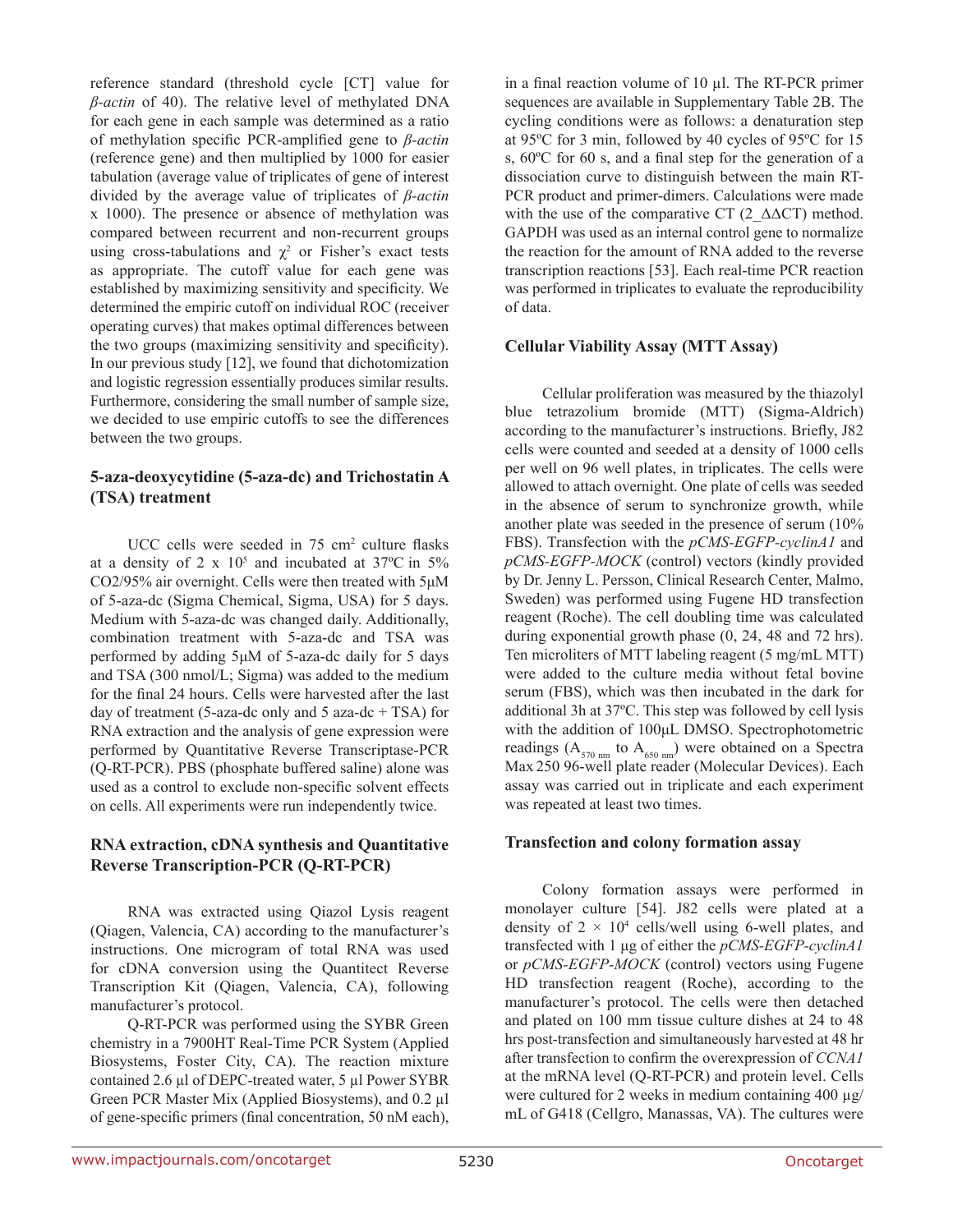washed twice with phosphate buffered saline (PBS), fixed with 25% acetic acid and 75% methanol at room temperature for 10 minutes, and then stained with 0.1% crystal violet. Colonies were counted and the number of colonies per dish was averaged from three independent experiments that were performed. This colony formation assay was repeated three independent times.

#### **Statistical Analysis**

The presence or absence of methylation was compared between the groups (recurrent and non-recurrent UCC; and urine of UCC cases and controls) using crosstabulations and  $\chi^2$  or Fisher's exact tests as appropriate. Student t-test was used to compare the averages of duplicates or triplicates among the re-expression experiments, cell viability and colony formation assays.

#### **ACKNOWLEDGEMENTS**

We thanks Dr. Jenny L. Persson, from the Clinical Research Center, Malmo, Sweden for kindly providing us the *pCMS-EGFP-cyclinA1* and *pCMS-EGFP-MOCK* (control) vectors.

#### **Grant support:**

Flight Attendant Medical Research Institute (082599 CIA, GN), Career Development award from SPORE in Cervical Cancer Grants P50 CA 098252 (MH) and 1R01CA163594-01 (DS and MH)

### **REFERENCES**

- 1. Siegel R, Ma J, Zou Z and Jemal A. Cancer statistics, 2014. CA: a cancer journal for clinicians. 2014; 64(1):9-29.
- 2. Mungan NA, Kiemeney LA, van Dijck JA, van der Poel HG and Witjes JA. Gender differences in stage distribution of bladder cancer. Urology. 2000; 55(3):368-371.
- 3. Williams SG and Stein JP. Molecular pathways in bladder cancer. Urol Res. 2004; 32(6):373-385.
- 4. Kim WJ and Bae SC. Molecular biomarkers in urothelial bladder cancer. Cancer Sci. 2008; 99(4):646-652.
- 5. Papadopoulos N, Kinde I, Munari E, Faraj SF, Hruban RH, Schoenberg MP, Bivalacqua T, Allaf ME, Springer S, Wang Y, Diaz LA, Jr., Kinzler KW, Vogelstein B and Netto GJ. TERT Promoter Mutations Occur Early in Urothelial Neoplasia and are Biomarkers of Early Disease and Disease Recurrence in Urine. Cancer Res.
- 6. Maldonado L and Hoque MO. Epigenomics and ovarian carcinoma. Biomarkers in medicine. 2010; 4(4):543-570.
- 7. Jones PA and Baylin SB. The fundamental role of epigenetic events in cancer. Nat Rev Genet. 2002; 3(6):415- 428.
- 8. Brait M and Sidransky D. Cancer epigenetics: above and beyond. Toxicology mechanisms and methods. 2011; 21(4):275-288.
- 9. Esteller M. Cancer epigenomics: DNA methylomes and histone-modification maps. Nat Rev Genet. 2007; 8(4):286- 298.
- 10. Herman JG and Baylin SB. Gene silencing in cancer in association with promoter hypermethylation. N Engl J Med. 2003; 349(21):2042-2054.
- 11. Brait M, Begum S, Carvalho AL, Dasgupta S, Vettore AL, Czerniak B, Caballero OL, Westra WH, Sidransky D and Hoque MO. Aberrant promoter methylation of multiple genes during pathogenesis of bladder cancer. Cancer Epidemiol Biomarkers Prev. 2008; 17(10):2786-2794.
- 12. Hoque MO, Begum S, Topaloglu O, Chatterjee A, Rosenbaum E, Van Criekinge W, Westra WH, Schoenberg M, Zahurak M, Goodman SN and Sidransky D. Quantitation of promoter methylation of multiple genes in urine DNA and bladder cancer detection. J Natl Cancer Inst. 2006; 98(14):996-1004.
- 13. Hoque MO, Begum S, Brait M, Jeronimo C, Zahurak M, Ostrow KL, Rosenbaum E, Trock B, Westra WH, Schoenberg M, Goodman SN and Sidransky D. Tissue inhibitor of metalloproteinases-3 promoter methylation is an independent prognostic factor for bladder cancer. The Journal of urology. 2008; 179(2):743-747.
- 14. Renard I, Joniau S, van Cleynenbreugel B, Collette C, Naome C, Vlassenbroeck I, Nicolas H, de Leval J, Straub J, Van Criekinge W, Hamida W, Hellel M, Thomas A, de Leval L, Bierau K and Waltregny D. Identification and validation of the methylated TWIST1 and NID2 genes through real-time methylation-specific polymerase chain reaction assays for the noninvasive detection of primary bladder cancer in urine samples. European urology. 2010; 58(1):96-104.
- 15. Weinberg RA. The retinoblastoma protein and cell cycle control. Cell. 1995; 81(3):323-330.
- 16. Tokumaru Y, Yamashita K, Osada M, Nomoto S, Sun DI, Xiao Y, Hoque MO, Westra WH, Califano JA and Sidransky D. Inverse correlation between cyclin A1 hypermethylation and p53 mutation in head and neck cancer identified by reversal of epigenetic silencing. Cancer research. 2004; 64(17):5982-5987.
- 17. Fackler MJ, McVeigh M, Evron E, Garrett E, Mehrotra J, Polyak K, Sukumar S and Argani P. DNA methylation of RASSF1A, HIN-1, RAR-beta, Cyclin D2 and Twist in in situ and invasive lobular breast carcinoma. International journal of cancer Journal international du cancer. 2003; 107(6):970-975.
- 18. Virmani A, Rathi A, Heda S, Sugio K, Lewis C, Tonk V, Takahashi T, Roth JA, Minna JD, Euhus DM and Gazdar AF. Aberrant methylation of the cyclin D2 promoter in primary small cell, nonsmall cell lung and breast cancers. International journal of cancer Journal international du cancer. 2003; 107(3):341-345.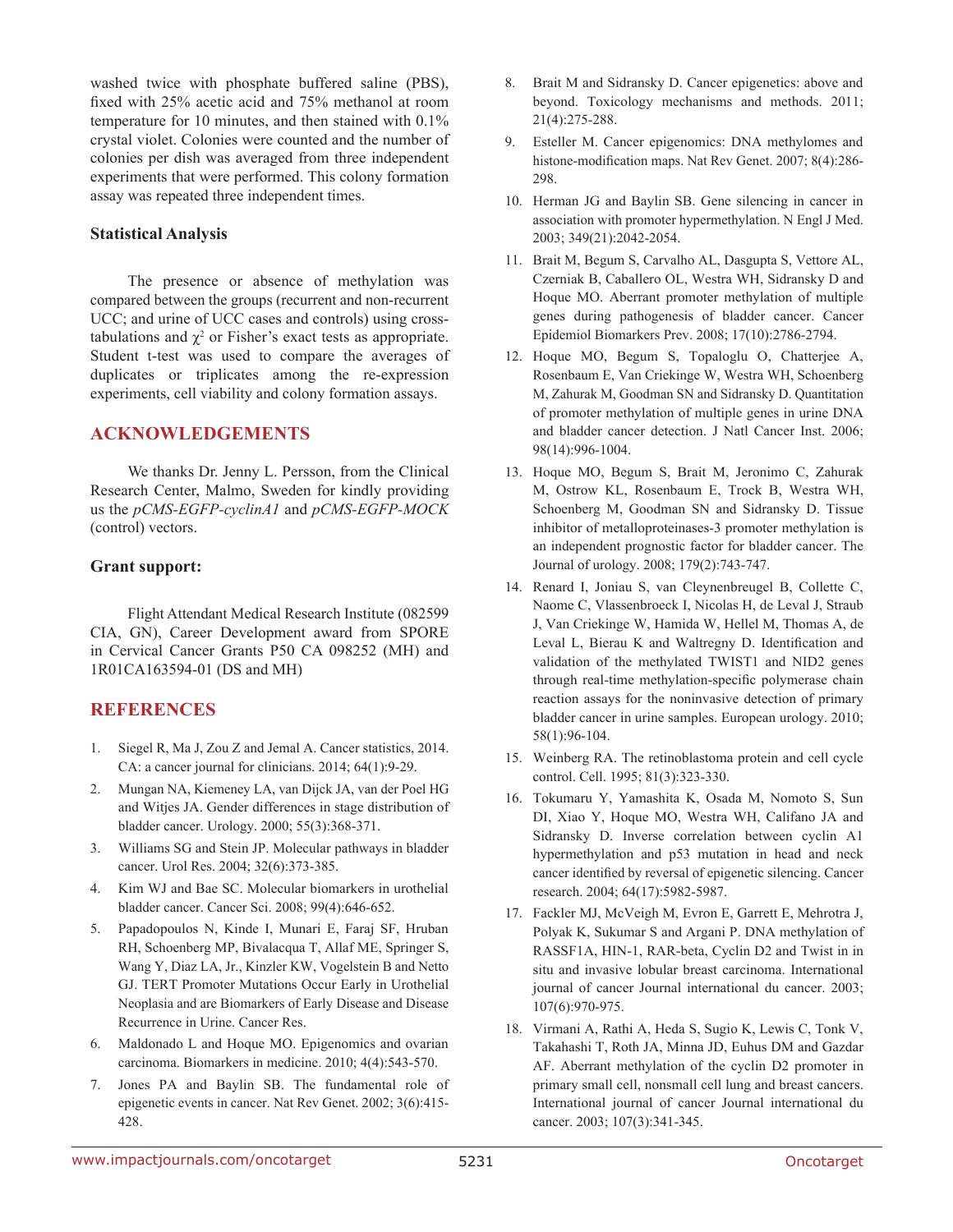- 19. Matsubayashi H, Sato N, Fukushima N, Yeo CJ, Walter KM, Brune K, Sahin F, Hruban RH and Goggins M. Methylation of cyclin D2 is observed frequently in pancreatic cancer but is also an age-related phenomenon in gastrointestinal tissues. Clinical cancer research : an official journal of the American Association for Cancer Research. 2003; 9(4):1446-1452.
- 20. Yu J, Leung WK, Ebert MP, Leong RW, Tse PC, Chan MW, Bai AH, To KF, Malfertheiner P and Sung JJ. Absence of cyclin D2 expression is associated with promoter hypermethylation in gastric cancer. British journal of cancer. 2003; 88(10):1560-1565.
- 21. Takano Y, Kato Y, Masuda M, Ohshima Y and Okayasu I. Cyclin D2, but not cyclin D1, overexpression closely correlates with gastric cancer progression and prognosis. The Journal of pathology. 1999; 189(2):194-200.
- 22. Takano Y, Kato Y, van Diest PJ, Masuda M, Mitomi H and Okayasu I. Cyclin D2 overexpression and lack of p27 correlate positively and cyclin E inversely with a poor prognosis in gastric cancer cases. The American journal of pathology. 2000; 156(2):585-594.
- 23. Mermelshtein A, Gerson A, Walfisch S, Delgado B, Shechter-Maor G, Delgado J, Fich A and Gheber L. Expression of D-type cyclins in colon cancer and in cell lines from colon carcinomas. British journal of cancer. 2005; 93(3):338-345.
- 24. Dhillon VS, Shahid M and Husain SA. CpG methylation of the FHIT, FANCF, cyclin-D2, BRCA2 and RUNX3 genes in Granulosa cell tumors (GCTs) of ovarian origin. Molecular cancer. 2004; 3:33.
- 25. Mokkapati S, Bechtel M, Reibetanz M, Miosge N and Nischt R. Absence of the basement membrane component nidogen 2, but not of nidogen 1, results in increased lung metastasis in mice. The journal of histochemistry and cytochemistry : official journal of the Histochemistry Society. 2012; 60(4):280-289.
- 26. Destouches D, Huet E, Sader M, Frechault S, Carpentier G, Ayoul F, Briand JP, Menashi S and Courty J. Multivalent pseudopeptides targeting cell surface nucleoproteins inhibit cancer cell invasion through tissue inhibitor of metalloproteinases 3 (TIMP-3) release. The Journal of biological chemistry. 2012; 287(52):43685-43693.
- 27. Hoque MO, Kim MS, Ostrow KL, Liu J, Wisman GB, Park HL, Poeta ML, Jeronimo C, Henrique R, Lendvai A, Schuuring E, Begum S, Rosenbaum E, Ongenaert M, Yamashita K, Califano J, et al. Genome-wide promoter analysis uncovers portions of the cancer methylome. Cancer research. 2008; 68(8):2661-2670.
- 28. Hayashi M, Bernert H, Kagohara LT, Maldonado L, Brait M, Schoenberg M, Bivalacqua T, Netto GJ, Koch W, Sidransky D and Hoque MO. Epigenetic inactivation of VGF associated with Urothelial Cell Carcinoma and its potential as a non-invasive biomarker using urine. Oncotarget. 2014.
- 29. Tessema M, Yingling CM, Liu Y, Tellez CS, Van Neste L,

Baylin SS and Belinsky SA. Genome-wide unmasking of epigenetically silenced genes in lung adenocarcinoma from smokers and never smokers. Carcinogenesis. 2014.

- 30. Ulazzi L, Sabbioni S, Miotto E, Veronese A, Angusti A, Gafa R, Manfredini S, Farinati F, Sasaki T, Lanza G and Negrini M. Nidogen 1 and 2 gene promoters are aberrantly methylated in human gastrointestinal cancer. Mol Cancer. 2007; 6:17.
- 31. van der Velden PA, Zuidervaart W, Hurks MH, Pavey S, Ksander BR, Krijgsman E, Frants RR, Tensen CP, Willemze R, Jager MJ and Gruis NA. Expression profiling reveals that methylation of TIMP3 is involved in uveal melanoma development. International journal of cancer Journal international du cancer. 2003; 106(4):472-479.
- 32. Maxwell SA and Davis GE. Differential gene expression in p53-mediated apoptosis-resistant vs. apoptosis-sensitive tumor cell lines. Proc Natl Acad Sci U S A. 2000; 97(24):13009-13014.
- 33. Wegiel B, Bjartell A, Tuomela J, Dizeyi N, Tinzl M, Helczynski L, Nilsson E, Otterbein LE, Harkonen P and Persson JL. Multiple cellular mechanisms related to cyclin A1 in prostate cancer invasion and metastasis. J Natl Cancer Inst. 2008; 100(14):1022-1036.
- 34. Sicinski P, Donaher JL, Geng Y, Parker SB, Gardner H, Park MY, Robker RL, Richards JS, McGinnis LK, Biggers JD, Eppig JJ, Bronson RT, Elledge SJ and Weinberg RA. Cyclin D2 is an FSH-responsive gene involved in gonadal cell proliferation and oncogenesis. Nature. 1996; 384(6608):470-474.
- 35. Sasaki Y, Jensen CT, Karlsson S and Jacobsen SE. Enforced expression of cyclin D2 enhances the proliferative potential of myeloid progenitors, accelerates in vivo myeloid reconstitution, and promotes rescue of mice from lethal myeloablation. Blood. 2004; 104(4):986-992.
- 36. Jena N, Deng M, Sicinska E, Sicinski P and Daley GQ. Critical role for cyclin D2 in BCR/ABL-induced proliferation of hematopoietic cells. Cancer Res. 2002; 62(2):535-541.
- 37. Nacht M, Ferguson AT, Zhang W, Petroziello JM, Cook BP, Gao YH, Maguire S, Riley D, Coppola G, Landes GM, Madden SL and Sukumar S. Combining serial analysis of gene expression and array technologies to identify genes differentially expressed in breast cancer. Cancer Res. 1999; 59(21):5464-5470.
- 38. Evron E, Umbricht CB, Korz D, Raman V, Loeb DM, Niranjan B, Buluwela L, Weitzman SA, Marks J and Sukumar S. Loss of cyclin D2 expression in the majority of breast cancers is associated with promoter hypermethylation. Cancer research. 2001; 61(6):2782-2787.
- 39. Henrique R, Costa VL, Cerveira N, Carvalho AL, Hoque MO, Ribeiro FR, Oliveira J, Teixeira MR, Sidransky D and Jeronimo C. Hypermethylation of Cyclin D2 is associated with loss of mRNA expression and tumor development in prostate cancer. Journal of molecular medicine. 2006; 84(11):911-918.